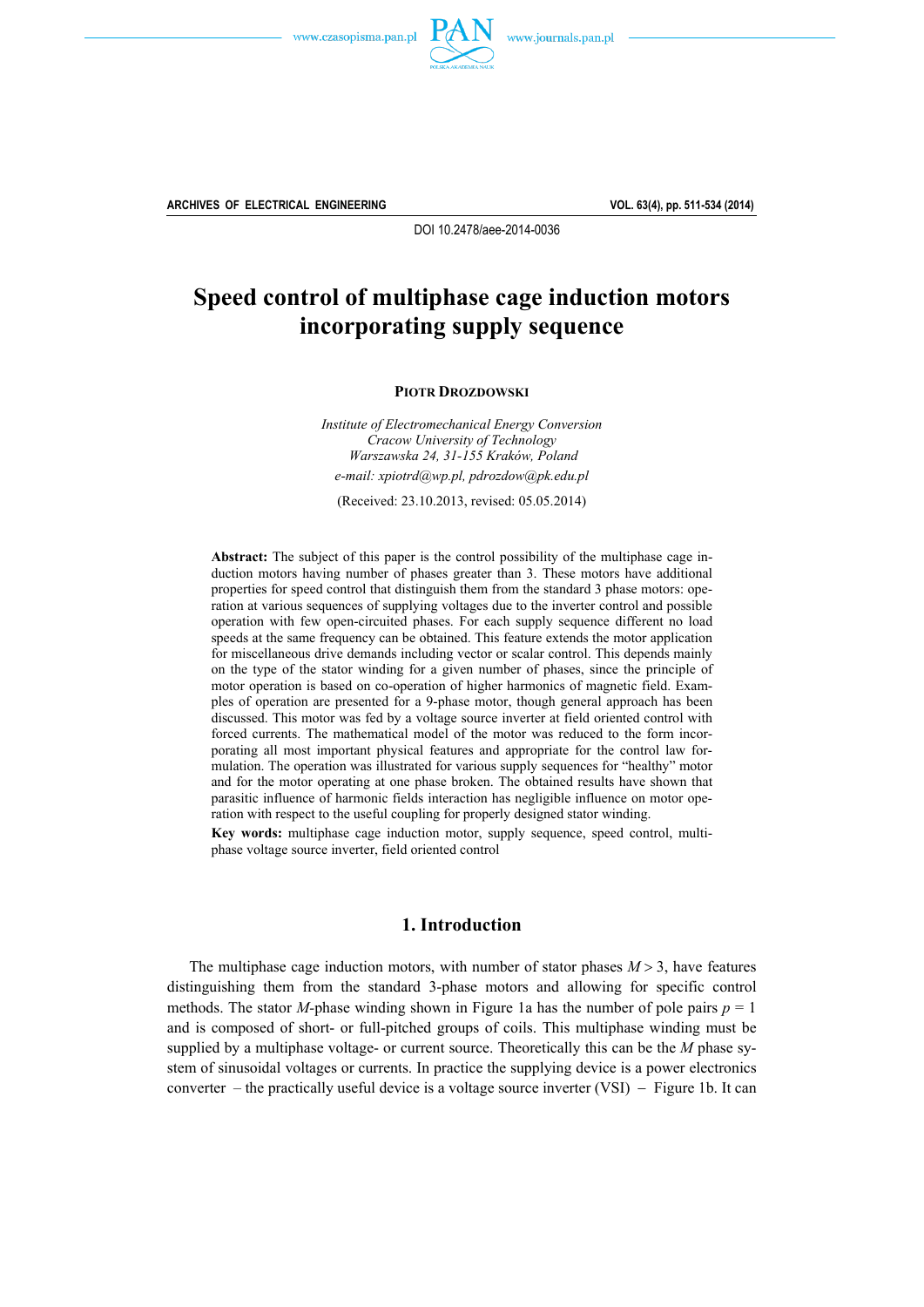



Fig. 1. Connection of an *M*-phase winding to an *M*-phase supply system, a) symbolic *M*-phase winding distribution and the supply system, b) voltage source inverter supplying the *M*-phase stator winding of the motor

operate at both modes as a voltage or a current source. The current source inverter has not been considered, though it offers other control possibilities for shaping the output voltages and currents.

 Number of phases greater than 3 gives the possibility for supply with different sequences of voltages at a variable or a constant frequency. This can be explained using sinusoidal voltages (1) supplying *M* stator phase windings of the motor. The supply sequence is determined in (1) by numbers *m* = 0, 1, 2, 3,..., *M* <sup>−</sup> 1.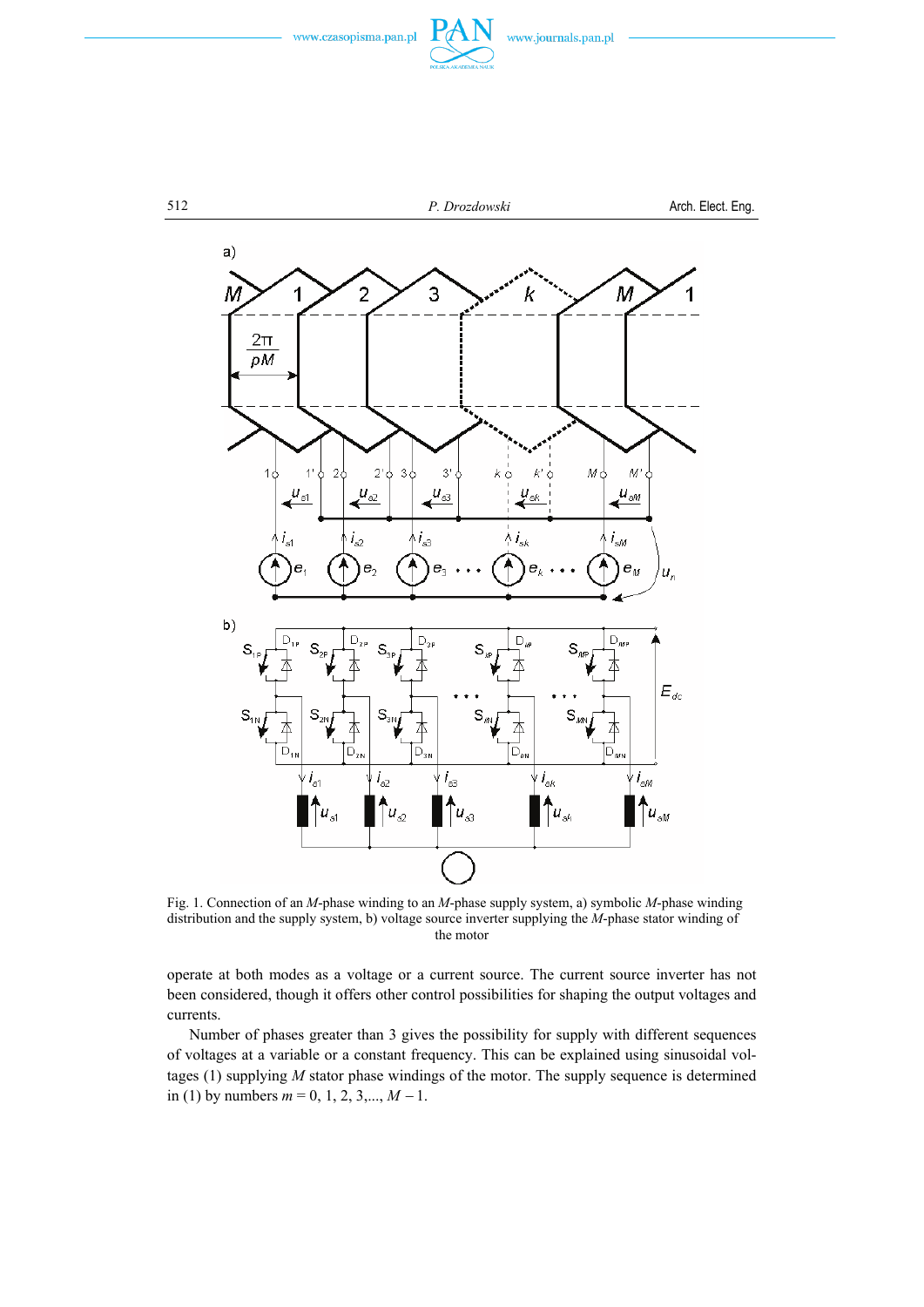

. (1)



$$
\mathbf{E}_{s1} = \begin{bmatrix} e_1 \\ e_2 \\ e_3 \\ e_4 \\ \vdots \\ e_M \end{bmatrix} = E_s \begin{bmatrix} \sin(\theta_s) \\ \sin(\theta_s - m\frac{2\pi}{M}) \\ \sin(\theta_s - 2m\frac{2\pi}{M}) \\ \vdots \\ \sin(\theta_s - (M-1)m\frac{2\pi}{M}) \\ \vdots \\ \sin[\theta_s - (M-1)m\frac{2\pi}{M}] \end{bmatrix} m = 0, 1, 2, ..., M-1
$$
  

$$
\theta_s = 2\pi \int_0^t f_s(\tau) d\tau
$$

Each *m* causes the other mutual phase shift of the voltages as a multiple of  $2\pi/M$ . So, the motor can be supplied with *M* different *M*-phase sets of symmetrical voltages having the same frequency and amplitude. The *k*-th voltage source  $e_k = E_s \sin[\theta_s - (k-1)m \cdot 2\pi/M]$  is connected to the *k*-th winding  $(k = 1, 2, ..., M)$ .

For example the 3-phase motor ( $M = 3$ ) can be supplied with 3 sequences  $m = 0, 1, 2$ . For  $m = 0$  all voltages  $e_1, e_2, e_3$  are in phase assuming the same value. This is so called "zero" sequence. For  $m = 1$  we obtain so called "positive" or "forward" 3-phase sequence and for  $m = 2$  the "negative" or "backward" sequence. Thus, we have 3 sets of 3-phase symmetrical systems that can supply a 3-phase winding, from which the last two sequences are only useful. They allow for both directions of the motor speed. For  $m > 3$  there are more sequences.

 To illustrate the effect of phase shift between the phase voltages the star diagram of phasors representing voltages (1) in the reference frame  $(x - y)$  rotating at the speed  $\omega_s = d\theta_s/dt$ is shown in Figure 2 for three numbers of phases. For every number *m* the phasors  $e_1, e_2, ..., e_M$ are shifted successively by the angle  $m \cdot 2\pi / M$  with respect to the preceding one. The real axis *x* coincides with the phasor  $\mathbf{e}_1$ . In this figure the phasors for so called forward sequences  $m = m_{(+)} = 1, 2, ..., m_M$  and the so called backward sequences  $m = m_{(-)} = M - m_{(+)} = M - 1, M - 2,$ ..., *M* − *m<sub>M</sub>* have been depicted. The number *m<sub>M</sub>* of forward or backward sequences is given below.

$$
m_M = \frac{M-1}{2} \text{ for odd } M
$$
  

$$
m_M = \frac{M-1}{2} \text{ for even } M
$$
 (2)

 The stars of phasors, shown in Figure 2, are symmetrical and the number of representing arrows is equal to *M*. At a given *m* the assignment of voltages  $\mathbf{e}_1$ ,  $\mathbf{e}_2$ , ...,  $\mathbf{e}_M$  to the respective phasor has been shown between the dashed circles. So, it means that the angle shift between voltages supplying subsequent stator phase windings is a multiplication *m* of  $2\pi/M$ . For example when  $M = 5$  the operation at the sequence  $m = 4$  is opposite to the operation at  $m = 1$ . The operation at  $m = 3$  is opposite to that with  $m = 2$ . The zero sequence phasor is only for  $m = 0$  and 5. The same rule can be observed for the next phase numbers  $M = 6$  and for  $M = 9$ .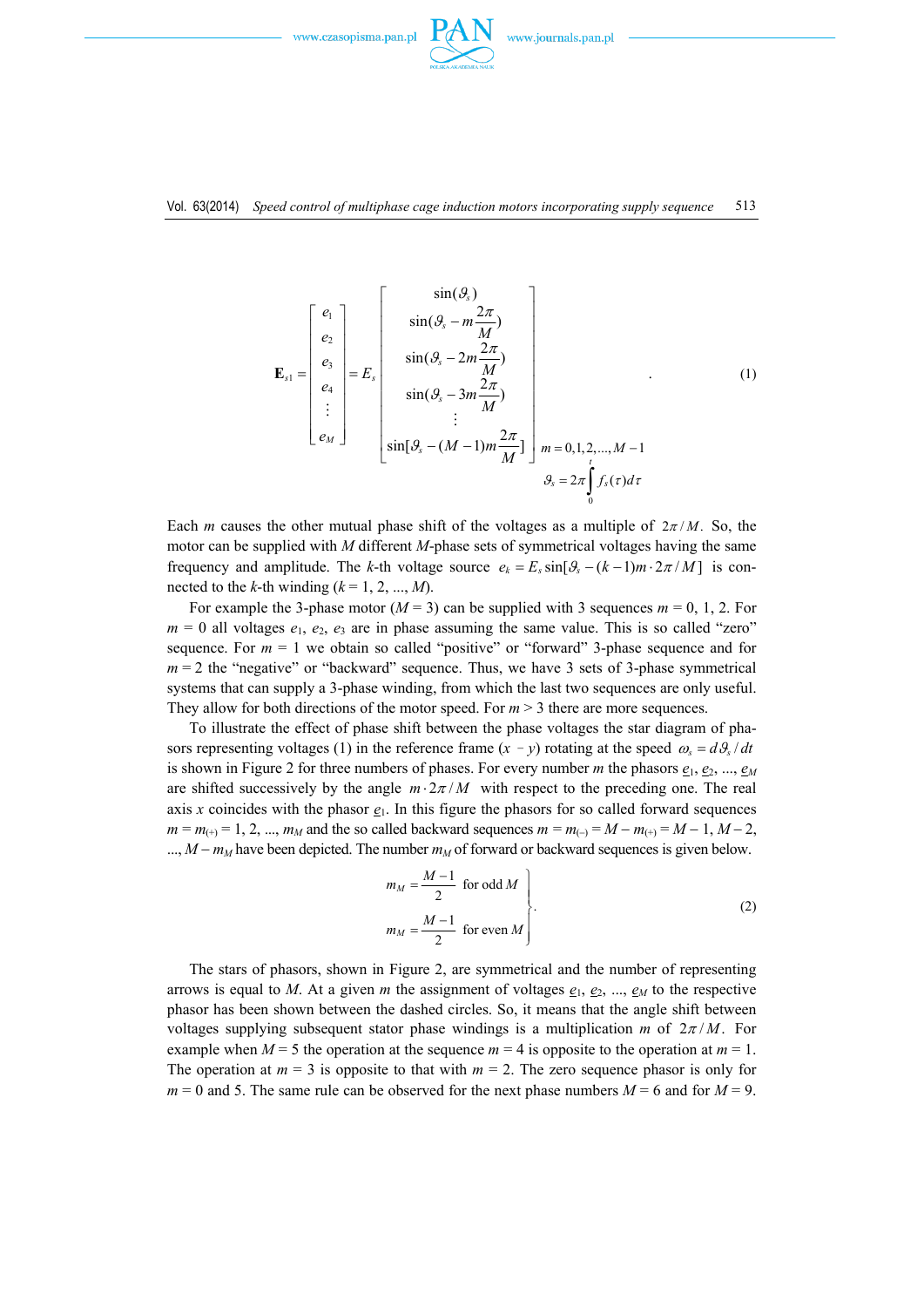

514 *P. Drozdowski* Arch. Elect. Eng.

For example at  $M = 6$  the sequence  $m = 3$  appears as two "zero sequences" supplying both the 3-phase windings constituting the 6-phase system, whereas for  $M = 9$  the sequence  $m = 3$ means that the motor operates as the 3-phase one with phase windings (1, 4, 7), (2, 5, 8) and (3, 6, 9) connected in parallel.

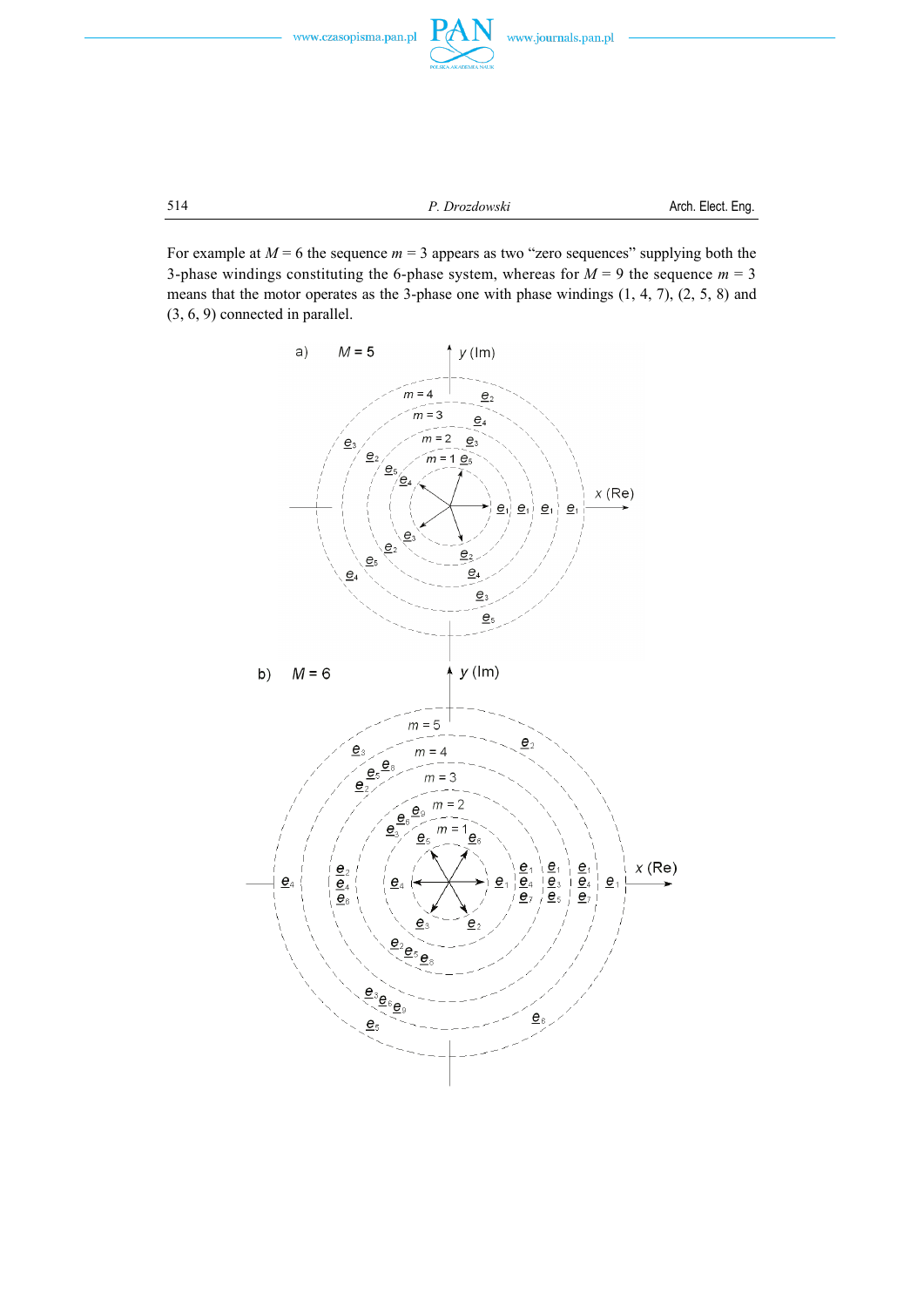





Fig. 2. The phasor stars of multiphase voltages for numbers of supply sequences *m* and number of phases: a)  $M = 5$ , b)  $M = 6$ , c)  $M = 9$ 

 As it was defined in [8] the multiphase stator windings can be divided into two types. Both of the types differs each other with spatial harmonic orders of resultant magneto motive force (MMF):

$$
\nu = 1, (2 - S)2, 3, (2 - S)4, 5, \dots \tag{3}
$$

The number *S* assumes two values:  $S = 1$  indicates the winding of the first type, and  $S = 2$ is relevant to the second type winding. The winding of the first type produces MMF containing odd and even harmonics, whereas the winding of the second type only odd harmonics. This depends on the structure of the winding and is valid for every coil shape. For the first type winding the harmonic numbers are  $v = 1, 2, 3, 4, 5,...$ , whereas for the second type  $v = 1$ , 3, 5, 7, 9,.... The first *M* −1 harmonics are the most important.

Supplying the stator winding at the sequence *m* and the frequency  $f<sub>s</sub>$  the main rotating field with the number of poles 2*mp* is created [8], where *p* is the number of pole pairs specific for the winding design. Thus, different no load speeds of the motor can be obtained. The number of these speeds for one direction is given by  $m_M$  (2). The forward sequences  $m = m_{(+)}$  give the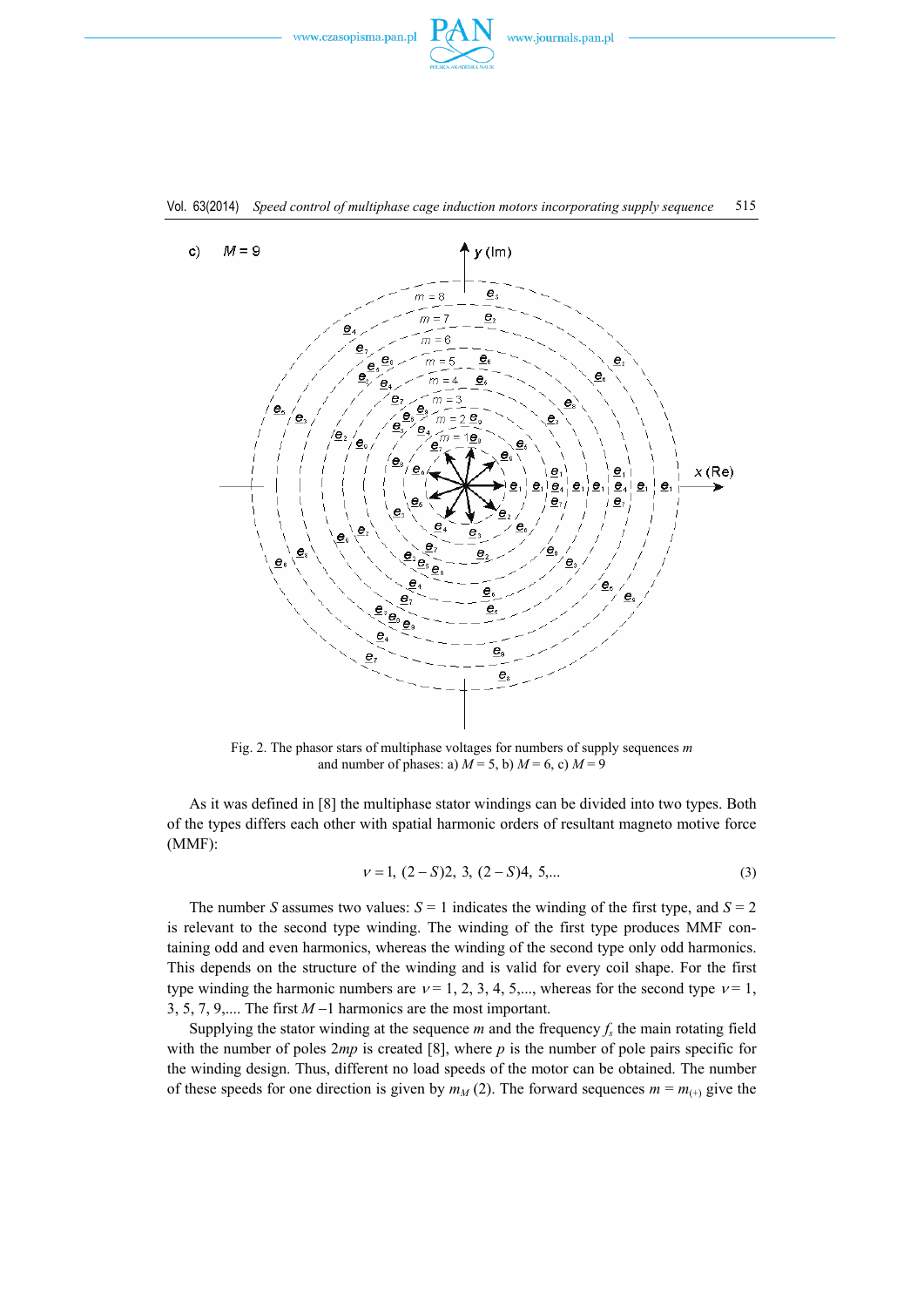





516 *P. Drozdowski* Arch. Elect. Eng.

following no load speeds:

$$
\Omega_{0(+)} = \frac{2\pi f_s}{p \cdot m_{(+)}}.\tag{4}
$$

The backward sequences  $m = m_{(-)}$  give the opposite no load speeds:

$$
\Omega_{0(-)} = \frac{2\pi f_s}{p \cdot (m_{(-)} - M)}.
$$
\n(5)

Usually the multiphase winding should have  $p = 1$  to obtain the slot number per pole and phase not lower than 2.

When *M* is divisible by 3, then at the sequence number  $m = M/3$  the multiphase motor operates as the 3-phase one where the phase coils are connected in parallel (Fig. 2 for  $M = 6$ ) and  $M = 9$ ). E.g., the 6-phase motor can be considered as the 3-phase one with switched stator winding giving two numbers of poles for  $m = 1$  and  $m = 2$ .

 Mechanical characteristics of the motor depend on the stator winding design. So, for the two types of them two different families of the characteristics can be obtained (Fig. 3). Every supply sequence, denoted by *m*, is responsible for the respective curve. All the characteristics in Figure 3a are given for the same frequency  $f_s$ , the same amplitude of supplying voltage and differing *m*. The characteristics in Figure 3b are also for the same frequency but for the voltage diminished proportionally to *m*. So, the characteristics from Figure 3a are suitable for the loading torque  $T<sub>L</sub>$  assuring approximately constant mechanical power, whereas the characteristics from Figure 3b are better for the fan type loading. The points between the curves are available due to the control of supplying voltage and frequency.

 When the multiphase motor has sinusoidal distribution of phase windings, it can operate only at  $m = 1$  and  $m = M - 1$ . Such a winding does not produce higher harmonics of the magnetic field and number of poles is always 2*p* independently of the supply sequence. The no load speed is then:

$$
\Omega_0 = \pm \frac{2\pi f_s}{p}.
$$

 The work at different sequences and regulated frequency gives new possibilities for vector, scalar or direct torque control. Lower speeds for the motor with the stator winding of the first type  $(S = 1)$  can be obtained by increasing *m* at constant frequency  $f_s$  and voltage  $U_s$ . For example the 9-phase motor (*S* = 1) has the greatest no load speed  $\Omega_{0(+)1}$  for *m* = 1. For *m* = 4 the no load speed is four times lower  $\Omega_{0(+)4} = \Omega_{0(+)1}/4$ . Similarly, the 9-phase motor with the second type winding (*S* = 2) can reach even a lower speed  $\Omega_{0(+)7} = \Omega_{0(+)7}$  for  $m = 7$  and the same frequency as for  $m = 1$ . However, the amplitude of voltage must be regulated for this kind of winding. The voltage must be diminished practically seven times to set the magnetising current on the adequately low level. For the first type winding this current is proportional to  $m^{0.5}$  and for the second type it is proportional to  $m^2$  [10]. This explains the shapes of the mechanical characteristics in Figure 3. The curve for  $m = 7$  has not been shown in Figure 3b as practically usefulness.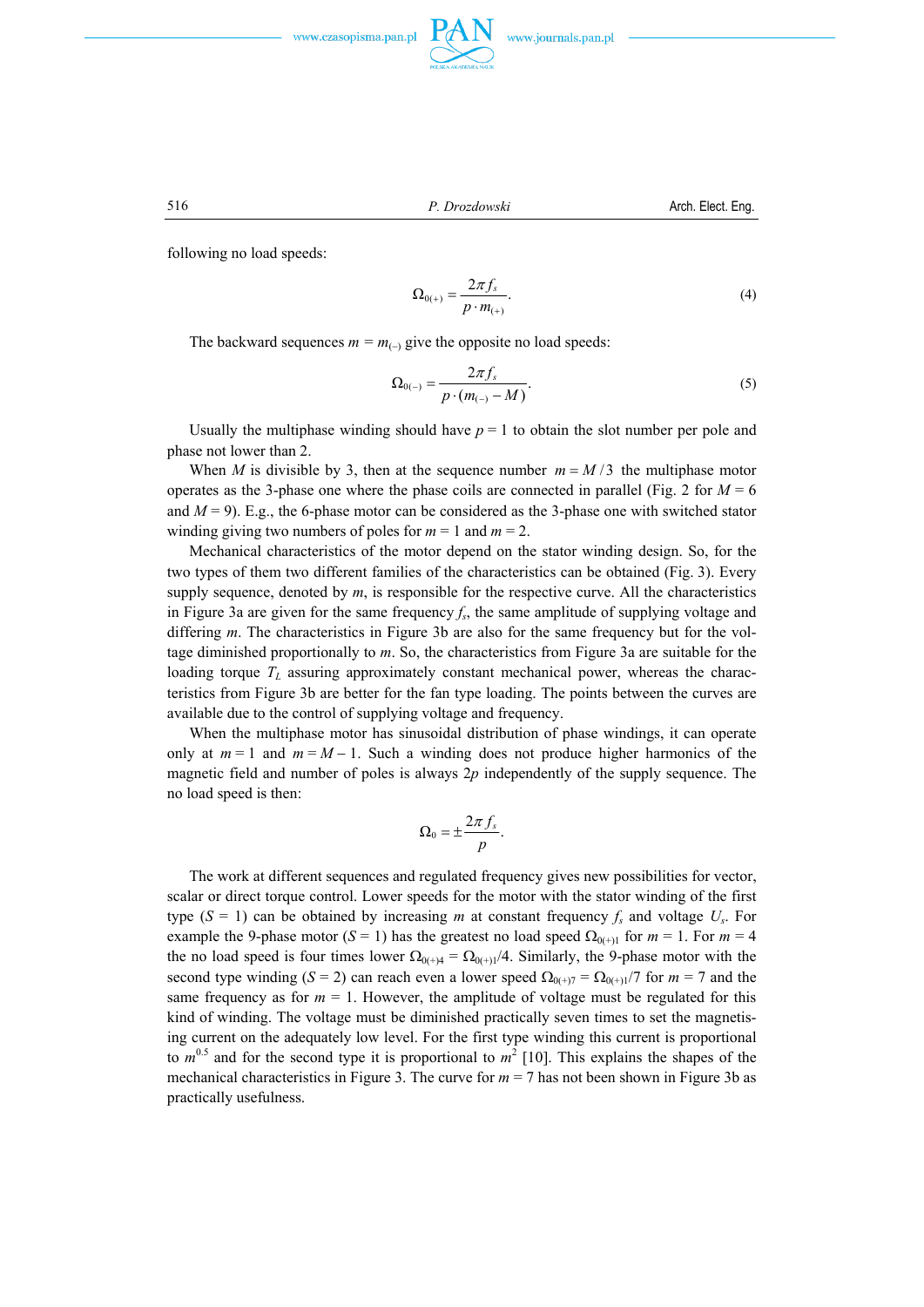







Fig. 3. Typical mechanical characteristics of multiphase motors for two types of stator winding: a)  $S = 1$ , b)  $S = 2$ 

 The described practical applications of the multiphase induction motors e.g. [1, 2, 18, 19, 22, 24, 28, 30] were limited in most to the motors with 5 and 7 stator phases having only the stator winding of the second type  $(S = 2)$  and operating only at  $m = 1$ . There were considered sinusoidally distributed winding or concentrated windings with symmetrical poles. Here must be noticed that the short-pitched concentrated windings with asymmetrical poles belong to the mentioned above the first type windings  $(S = 1)$ . However, this case has not been analysed in the cited papers. The mathematical models of the multiphase machines take into account only the first few higher harmonics of MMF [14, 18, 22] for the machines with concentrated windings and a concrete number of rotor cage bars [22]. So, some phenomena connected with parasitic interaction of space harmonics and the supply harmonics cannot be considered. The generalised approach, taking into account the mutual influence of number of phases *M*, MMF harmonics, the stator winding- and the rotor design, was presented in [10].

As it was mentioned above the multiphase windings of the second type  $(S = 2)$  are disadvantageous for control with variable supply sequence, since regulation of supplying voltage with respect to the sequence number *m* is necessary. However for operation with one chosen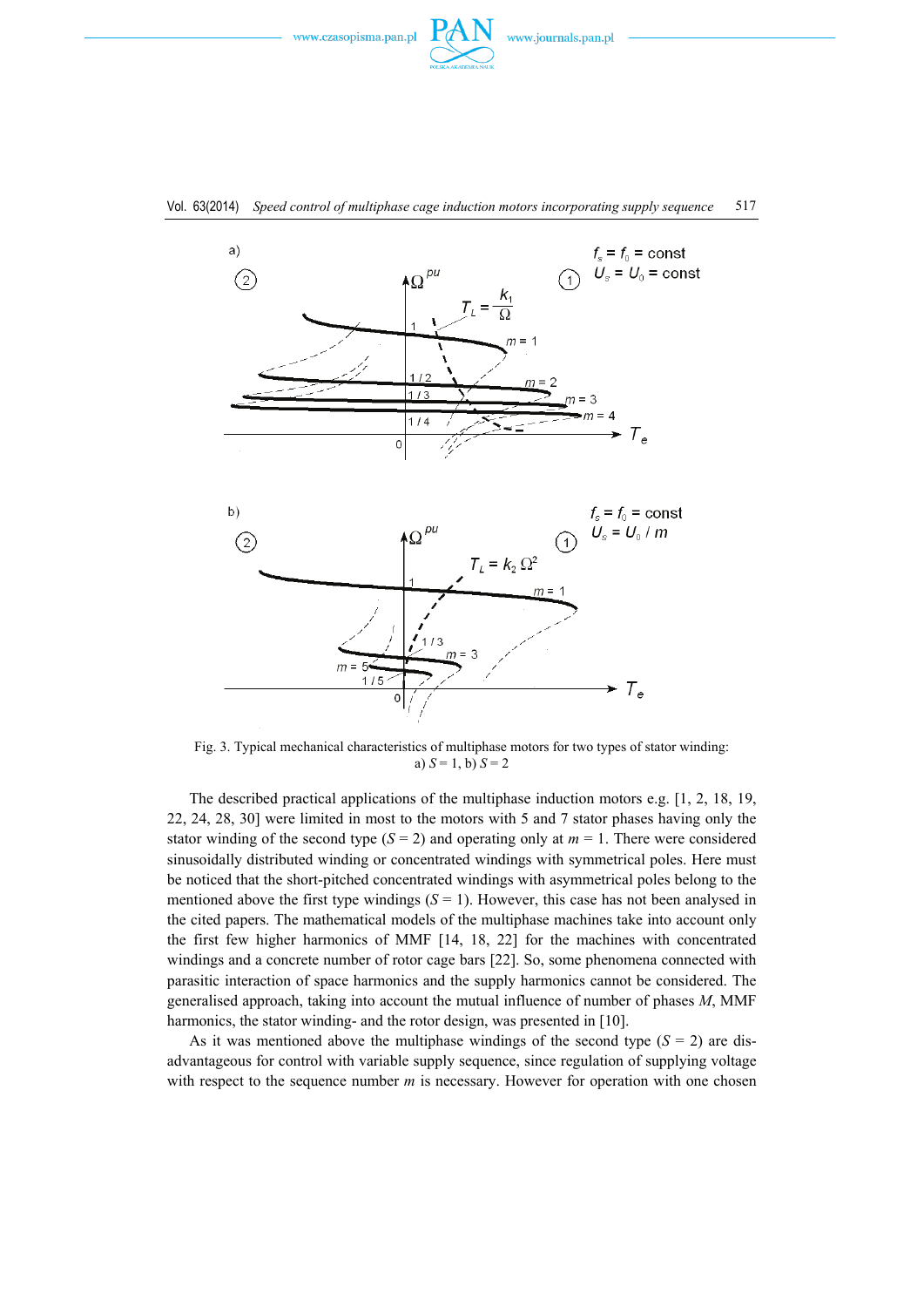

518 *P. Drozdowski* Arch. Elect. Eng.

sequence the winding can be designed optimally to obtain, e. g. the greatest torque at the lowest energy consumption. This case is met by the sinusoidal windings designed to operate at the first supply sequence [1, 2, 18, 19, 24]. The design experience of the 3-phase induction machines can be applied then to the *M*-phase motors.

 Historically, the influence of supply with two voltage sequences was analysed in early paper [23] for the 5-phase motor. This change of sequence was realised there by winding switching. The 3-phase induction motor with switchable Dahlander's winding can be considered as the 6-phase motor with switched supply sequence (Fig. 2b). The so called dual 3-phase induction motor, with two sets of three phase stator windings spatially shifted by  $30^{\circ}$ (el.) [19], cannot be regarded as a 6-phase motor and it can operate only at the sequence  $m = 1$ . The first approach to the switching between mechanical characteristics due to change of voltage supply sequence of the 7-phase motor was published in [26]. The motor had there the stator winding of the first type  $(S = 1)$ .

 Comparing the multiphase motor to the 3-phase one the difference appears in possible work of the multiphase motor with a few open-circuited phases. The 3-phase motors connected to the three-phase source can operate only at  $m = 1$  and  $m = 2$  for both speed directions. The break in a phase after motor starting causes switching off the motor. The multiphase motor with such a damage has a starting torque and can operate under frequency control. Such damages can be caused by breaks in the supply system (e.g. a damage of inverter) or by opencircuited motor phases [1, 6, 7, 10, 11, 15, 30].

 In this paper the principle of vector control specified for the multiphase motors operating in variable speed drives is presented. It was initially presented in [13]. The formula describing the electromagnetic torque was simplified to the case of sinusoidal winding with the fundamental MMF harmonic  $v = m$  for a given supply sequence *m*. Thus, the control system structure was based on this simplified model. However, this control was applied to the drive model where the multiphase motor was represented by the mathematical model pretending the real machine with interaction of higher harmonics of magnetic fields.

 The multiphase motors have found application in locomotive traction [11, 12, 20, 27], electric ship propulsion [16, 29] and the aircraft equipment [3]. However, the motors can be more attractive for traction drives and electrical cars since the switched supply sequence gives a similar effect as the switched mechanical gear-box for the loading torque. However, the supply sequence does not change the moment of inertia reduced to the motor shaft as it occurs with the real gear-box.

## **2. Reduced mathematical model and principle of control**

 The set of equations describing the multiphase motor in natural variables has a typical form for the circuit composed of resistances and inductances representing this machine:

$$
\begin{bmatrix} \mathbf{U}_{s1} \\ \mathbf{0} \end{bmatrix} = \begin{bmatrix} \mathbf{R}_{s1} \\ \mathbf{R}_{r1} \end{bmatrix} \begin{bmatrix} \mathbf{I}_{s1} \\ \mathbf{I}_{r1} \end{bmatrix} + \frac{d}{dt} \begin{bmatrix} \mathbf{L}_{s1} & \mathbf{M}_{sr1} \\ \mathbf{M}_{sr1}^T & \mathbf{L}_{r1} \end{bmatrix} \begin{bmatrix} \mathbf{I}_{s1} \\ \mathbf{I}_{r1} \end{bmatrix}.
$$
 (6)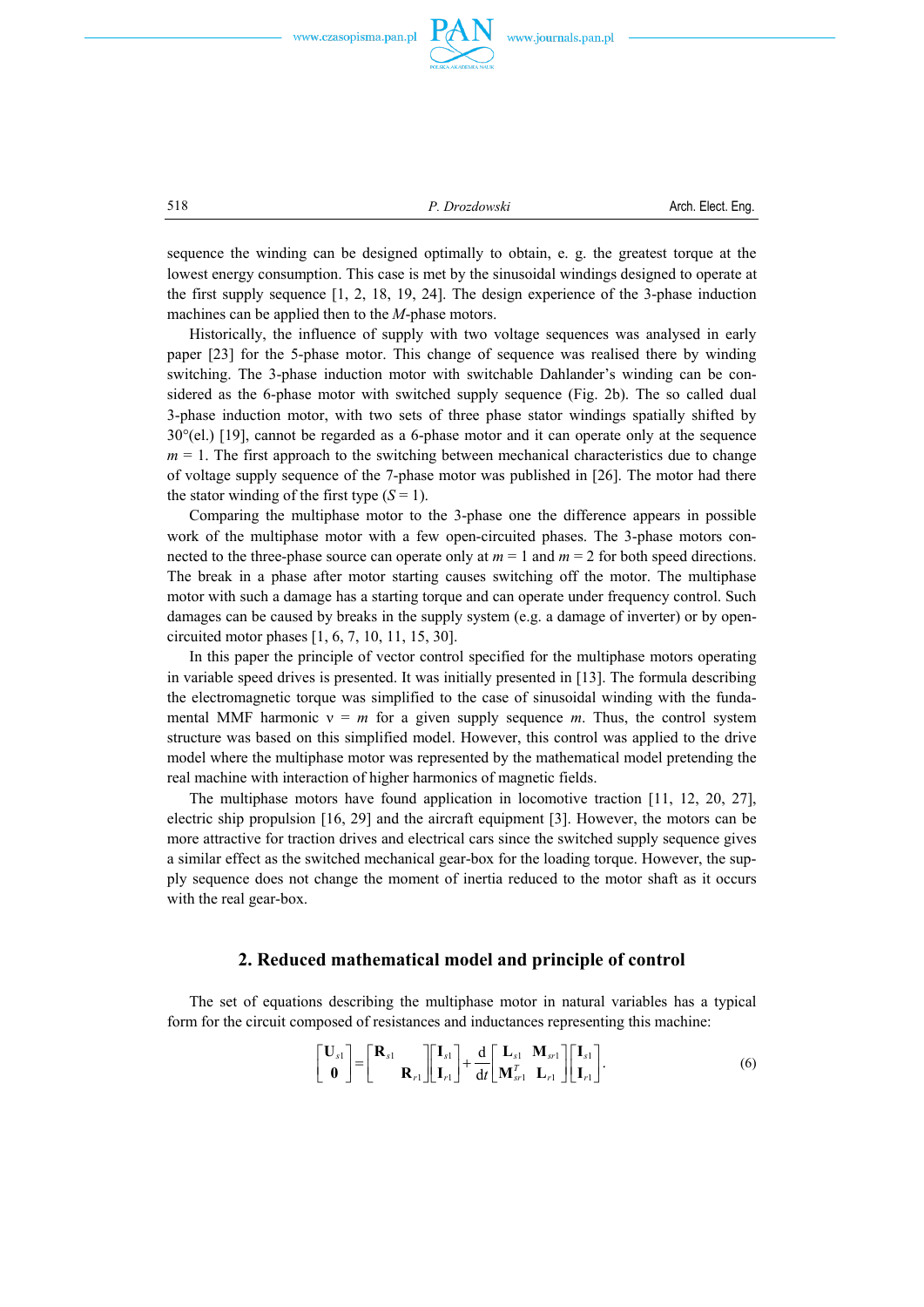

These equations must be supplemented with the simplest mechanical equation at least:

$$
J\frac{\mathrm{d}\omega}{\mathrm{d}t} = T_e - T_L. \tag{7}
$$

Electromagnetic torque takes the form as for all electrical machines:

$$
T_e = \mathbf{I}_{s1}^T \frac{\partial}{\partial \varphi} \mathbf{M}_{sr1} \, \mathbf{I}_{r1}.
$$
 (8)

Vectors of stator phase voltages  $\mathbf{U}_{s1}$  and the phase currents  $\mathbf{I}_{s1}$  have the same dimension *M*. Vector of rotor currents  $\mathbf{I}_{r1}$  has dimension *N* equal to number of rotor cage meshes treated as shorted rotor phases. The matrices of stator resistances  $\mathbf{R}_{s1}$  and leakage inductances  $\mathbf{L}_{\infty1}$  are usually diagonal (when neglecting mutual coupling between phases due to leakage fluxes). The matrix of rotor resistances  $\mathbf{R}_{r1}$  and the matrix  $\mathbf{L}_{\sigma1}$  of rotor leakage inductances incorporate self and mutual elements among adjacent cage meshes. The matrices of leakage inductances are included into main stator and rotor inductances  $\mathbf{L}_{s1}$  and  $\mathbf{L}_{r1}$ . The most important is matrix  $M_{s<sub>1</sub>}$  of mutual inductances between stator and rotor circuits, since main features of the motor are coded in this matrix depending on the rotor rotation angle  $\varphi$ . Every self and mutual inductance in  $M_{\rm{sr1}}$  is a sum of harmonic inductances depending on number of field harmonics taken for account. Parameters of such a model were developed and published in [10].

 The transformation to symmetrical components, separately for the stator and the rotor vectors, gives two profits: the natural variables become space vectors represented by appropriate symmetrical components and the set of equations takes a useful structure allowing for the control law. This transformation acts as a kind of mathematical filter separating equivalent circuits for groups of harmonics and allowing for transformation to rotating reference frames.

The transformation matrix for the stator and rotor variables takes the following form:

$$
\mathbf{C}_{X} = \frac{1}{\sqrt{X}} \begin{bmatrix} 1 & 1 & 1 & \cdots & 1 \\ 1 & \frac{a}{2} & \frac{a^{2}}{4} & \cdots & \frac{a^{X-1}}{2(X-1)} \\ \vdots & \vdots & \vdots & \ddots & \vdots \\ 1 & \frac{a^{X-1}}{2} & \frac{a^{2(X-1)}}{4} & \cdots & \frac{a^{(X-1)^{2}}}{2(X-1)} \end{bmatrix},
$$
(9)  

$$
a = e^{\int \frac{j^{2\pi}}{X}},
$$

 $X = M$  for the stator and  $X = N$  for the rotor.

After this transformation the vector of stator voltages takes the form:

$$
\mathbf{U}_{s2} = \mathbf{C}_M \mathbf{U}_{s1} = \left[ u_s^{(0)} - \sqrt{M} u_n, \underline{u}_s^{(1)}, \underline{u}_s^{(2)}, \dots, \underline{u}_s^{(W)}, \dots, \underline{u}_s^{(M-W)}, \dots, \underline{u}_s^{(M-2)}, \underline{u}_s^{(M-1)} \right]^T. \tag{10}
$$

Similarly is for the vector of stator currents  $I_{s2}$ . The symmetrical components  $u_s^{(W)}$  and  $u_s^{(M-w)}$  are conjugate, whereas  $u_n$  is the neutral voltage between the star point of the supply and the point of the stator winding (Fig. 1). If the supplying voltages are sinusoidal (1), then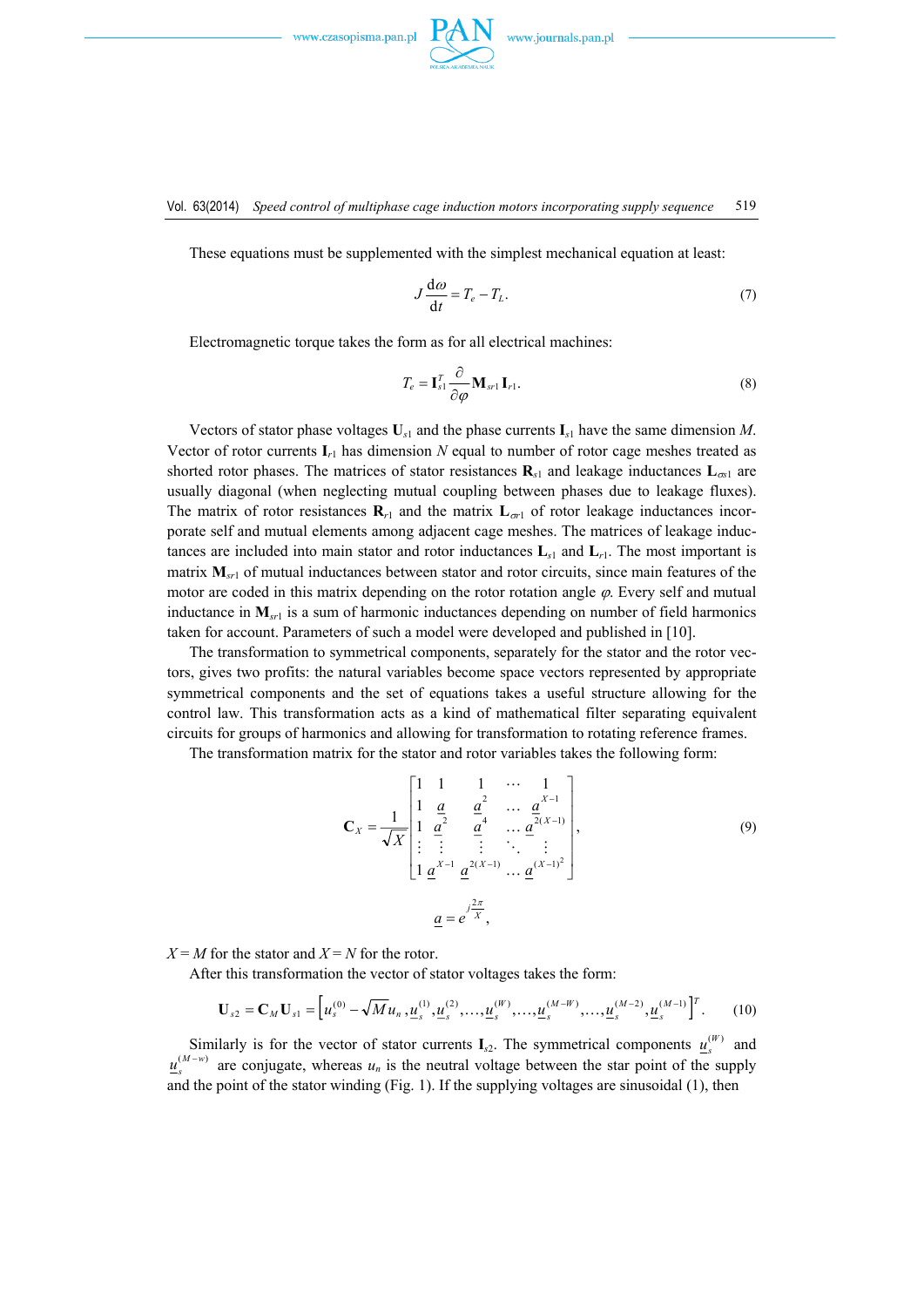

520  
\n*P. Drozdowski*  
\nArch. Elect. Eng.  
\n
$$
\mathbf{U}_{s2} = \frac{\sqrt{M}}{2j} E_s \begin{cases}\n0 \\
0 \\
\vdots \\
c^{(W)} \\
0 \\
\vdots \\
0\n\end{cases} e^{j\theta_s} - \begin{bmatrix}0 \\
0 \\
\vdots \\
0 \\
c^{(W)} \\
\vdots \\
0\n\end{bmatrix} e^{-j\theta_s} \begin{cases}\n0 \\
0 \\
\vdots \\
c^{(W)} \\
\vdots \\
0\n\end{cases}, \qquad (11)
$$
\n
$$
c^{(W)} = 1 \text{ for } W = m \begin{cases}\n0 \\
\vdots \\
0 \\
\vdots \\
c^{(W)}\n\end{cases} \qquad (12)
$$

 After the transformation to symmetrical components the motor equations have the following form:

$$
\begin{bmatrix} \mathbf{U}_{s2} \\ \mathbf{0} \end{bmatrix} = \begin{bmatrix} \mathbf{R}_{s2} \\ \mathbf{R}_{r2} \end{bmatrix} \begin{bmatrix} \mathbf{I}_{s2} \\ \mathbf{I}_{r2} \end{bmatrix} + \begin{bmatrix} \mathbf{L}_{s2} \\ \mathbf{L}_{r2} \end{bmatrix} \frac{d}{dt} \begin{bmatrix} \mathbf{I}_{s2} \\ \mathbf{I}_{r2} \end{bmatrix} + \frac{d}{dt} \begin{bmatrix} 0 \\ \mathbf{M}_{sr2}^T & 0 \end{bmatrix} \begin{bmatrix} \mathbf{I}_{s2} \\ \mathbf{I}_{r2} \end{bmatrix}.
$$
 (13)

The matrices  $\mathbf{R}_{s2}$ ,  $\mathbf{R}_{r2}$ ,  $\mathbf{L}_{s2}$ ,  $\mathbf{L}_{r2}$  are diagonal. The dimension of matrix  $\mathbf{M}_{s}$  is  $M \times N$  and this matrix is generally fulfilled. Its parameters are dependent on the rotor rotation angle  $\varphi$ . Each element of this matrix lying in row *W* and column *K* depends on the set of field harmonic orders  $H_{\mu\nu}$  relevant to this strictly determined place. Because of Euler's identity the set  $H_{\mu\nu}$ contains positive and negative numbers  $\nu$ . Thus, for all harmonics appreciating the MMF the same amount of positive and negative harmonics must be considered. So, the mutual inductance is described by the formula:

$$
\underline{M}_{WK}^{sr} = \sum_{v \in H_{WK}} M_v^{sr} e^{j v \, p \varphi} \; ; \; W = 0, 1, ..., M - 1 \; ; \; K = 0, 1, ..., N - 1. \tag{14}
$$

The coefficient  $M_v^{sr}$  depends on the stator inside diameter  $d_c$ , magnetic core length  $l_c$ , airgap length  $\delta$ , number of stator phase turns  $N_s$ , and winding factors: for the stator

 $k_s^{|V|}$  and for the rotor  $k_r^{|V|}$ . The skew factor  $k_{sk}^{|V|}$  is also taken into account.

$$
M_{\nu}^{sr} = \sqrt{MN} \frac{\mu_0 d_c l_c}{\pi \delta} N_s \frac{k_s^{|\nu|} k_r^{|\nu|} k_{sk}^{|\nu|}}{(\nu p)^2}.
$$
 (15)

 To formulate matrix **M***sr*2 a table of relevant harmonic orders is sufficient. For the 9-phase motor this table has been shown below as an example. For simplicity only the lowest harmonic orders belonging to  $H_{WK}$  are presented there. They are the most important. In spite of that the matrix has 251 non-zero elements. Main features of the multiphase motor depend on dominant harmonics depicted in dark patches of the table.

 When the motor is supplied with sinusoidal voltages at a sequence *m*, the voltage vector (11) of symmetrical components has only two non-zero elements in rows  $W = m$  and  $M - W =$ *M* − *m* (12).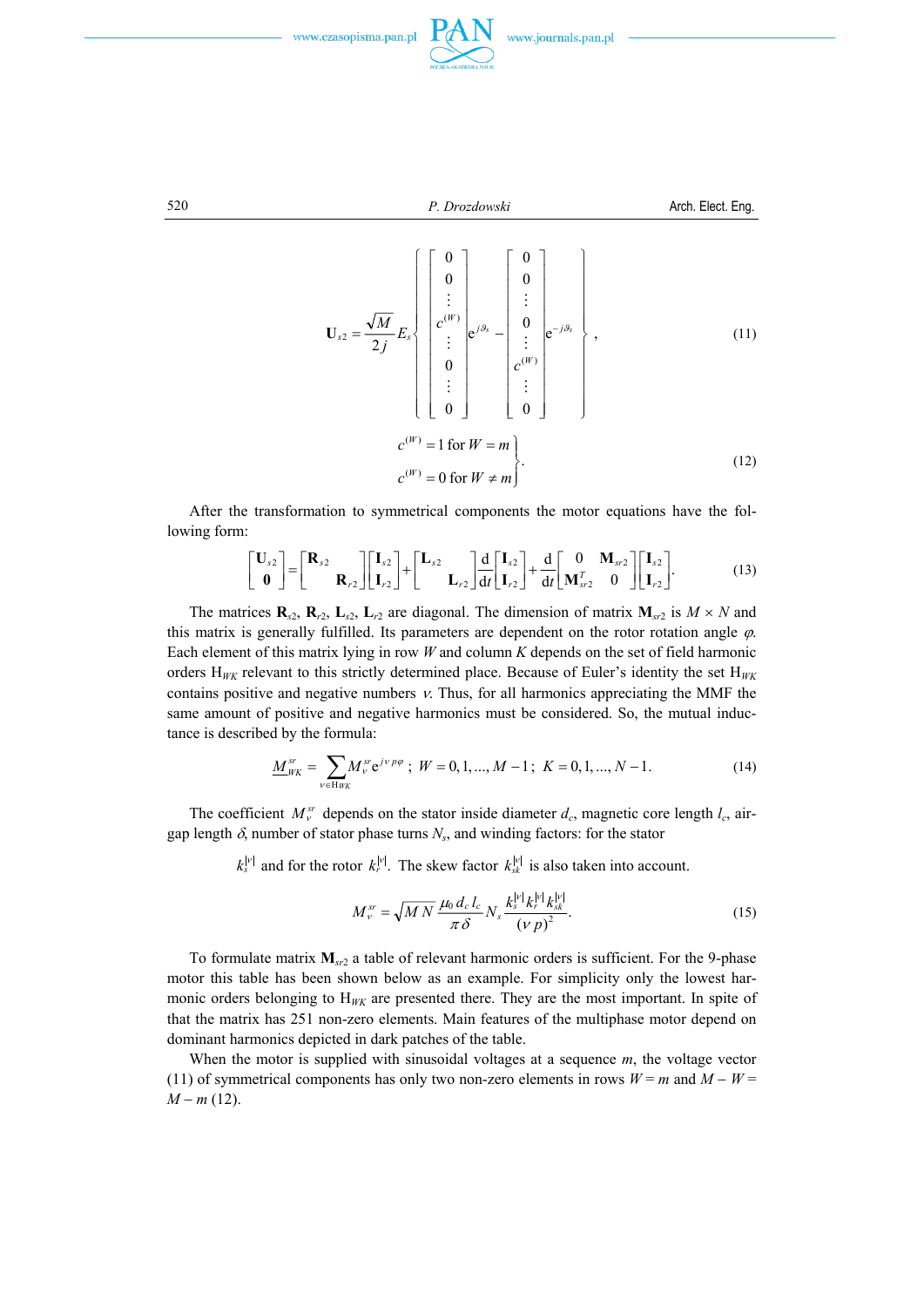



| $W\backslash K$  | $\theta$          |    | $\mathbf{1}$ | 2                    |        | $\overline{3}$ | $\overline{4}$ |                 | 5     |        | 6          |                 |                | 8      | 9        | 10     | 11     | 12                        | 13     | 14    |  |
|------------------|-------------------|----|--------------|----------------------|--------|----------------|----------------|-----------------|-------|--------|------------|-----------------|----------------|--------|----------|--------|--------|---------------------------|--------|-------|--|
| $\boldsymbol{0}$ | $\qquad \qquad -$ |    | $-27$        | $-54$                |        | $-81$          |                | 117<br>$-108$   |       | 90     |            | 63              |                | 36     | 9        | $-18$  | $-45$  | $-72$                     | $-99$  |       |  |
| 1                | 28                |    | $\mathbf{1}$ | $-26$                |        | $-53$          |                | $-80$<br>$-107$ |       |        | 118        | 91              |                | 64     | 37       | 10     | $-17$  | $-44$                     | $-71$  | $-98$ |  |
| $\overline{c}$   | 56                |    |              | $\overline{2}$<br>29 |        | $-25$          |                | $-79$<br>$-52$  |       |        | $-106$     |                 | 119            | 92     | 65       | 38     | 11     | $-16$                     | $-43$  | $-70$ |  |
| 3                | 84                |    | 57           |                      | 30     | $\overline{3}$ | $-24$          |                 | $-51$ |        | $-78$      |                 | $-105$         | 120    | 93       | 66     | 39     | 12                        | $-15$  | $-42$ |  |
| 4                | 112               |    | 85           |                      | 58     | 31             | $\overline{4}$ |                 | $-23$ |        | $-50$      | $-77$           |                | $-104$ | 121      | 94     | 67     | 40                        | 13     | $-14$ |  |
| 5                | $-112$            |    | 113          |                      | 86     | 59             | 32             |                 | 5     |        | $-22$      |                 | $-49$<br>$-76$ |        | $-103$   | 122    | 95     | 68                        | 41     | 14    |  |
| 6                | $-84$             |    | $-111$       |                      | 114    | 87             | 60             |                 | 33    | 6      |            | $-21$           |                | $-48$  | $-75$    | $-102$ | 123    | 96                        | 69     | 42    |  |
| $\tau$           | $-56$             |    | $-83$        |                      | $-110$ | 115            | 88             |                 | 61    | 34     |            | $7\phantom{.0}$ |                | $-20$  | $-47$    | $-74$  | $-101$ | 124                       | 97     | 70    |  |
| 8                | $-28$             |    | $-55$        |                      | $-82$  | $-109$         |                | 116             |       | 62     |            | 35              |                | 8      | $-19$    | $-46$  | $-73$  | $-10$<br>$\boldsymbol{0}$ | 125    | 98    |  |
|                  |                   |    |              |                      |        |                |                |                 |       |        |            |                 |                |        |          |        |        |                           |        |       |  |
|                  | $W\backslash K$   | 15 |              | 16                   | 17     |                | 18             |                 | 19    | 20     |            | 21              | 22             |        | 23<br>24 |        | 25     | 26                        | 27     |       |  |
|                  | $\mathbf{0}$      |    | 99           | 72                   | 45     |                | 18             | $-9$            |       | $-36$  |            | $-63$           | $-90$          |        | $-117$   | 108    | 81     | 54                        | 27     |       |  |
|                  | 1                 |    | $-125$       | 100                  | 73     |                | 46             | 19              |       | $-8$   |            | $-35$           | $-62$          |        | $-89$    | $-116$ | 109    | 82                        | 55     |       |  |
|                  | 2                 |    | $-97$        | $-124$               | 101    |                | 74             |                 | 47    |        | 20<br>$-7$ |                 | $-34$          |        | $-61$    | $-88$  | $-115$ | 110                       | 83     |       |  |
|                  | 3                 |    | -69          | $-96$                | $-123$ |                | 102            |                 | 75    | 48     |            | 21              | $-6$           |        | $-33$    | $-60$  | $-87$  | $-114$                    | 111    |       |  |
|                  | $\overline{4}$    |    | $-41$        | $-68$                | $-95$  |                | $-122$         |                 | 103   | 76     |            | 49              | 22             |        | $-5$     | $-32$  | $-59$  | -86                       | $-113$ |       |  |
|                  | 5                 |    | $-13$        | $-40$                |        | $-67$          | $-94$          | $-121$          |       | 104    |            | 77              | 50             |        | 23       | $-4$   | $-31$  | $-58$                     |        | $-85$ |  |
|                  | 6                 | 15 |              | $-12$                | $-39$  |                | -66            | -93             |       | $-120$ |            | 105             | 78             |        | 51       | 24     | $-3$   | $-30$                     | $-57$  |       |  |

Table 1. Table of harmonics for  $M = 9$ ,  $N = 28$ ,  $S = 1$ ,  $p = 1$ 

This means that only two stator equations, mutually conjugated, are forced with non-zero voltages. The remaining are supplied with a zero voltage together with the rotor equations. It means these equivalent circuits are shorted and they are supplied due to magnetic coupling. Analysing the example presented in Table 1 it is visible that non-zero supplying voltages for all sequence numbers *m* are in rows  $W = m = 1, 2, 3, 4, 5, 6, 7, 8$  for which the space harmonics v = (1, 10, -8)<sub>*m* = 1</sub>, (2, 11, -7)<sub>*m* = 2</sub>, (3, 12, -6)<sub>*m* = 3</sub>, (4, 13, -5)<sub>*m* = 4</sub>, (5, -13, -4)<sub>*m* = 5</sub>, (6, -12, -3)<sub>*m* = 6</sub>,  $(7, -11, -2)_{m} = 7$ ,  $(8, -10, -1)_{m} = 8$  are the dominant. This analysis leads to the conclusion that the most important harmonics for a given supply sequence *m* are for  $v = \pm m$ ,  $\pm (m - S \cdot M)$ ,  $\pm (m + S \cdot M)$ . They have the lowest numbers and cause the strongest magnetic coupling  $M_Y^{\gamma}$ (15) producing the greatest electromagnetic torque components. Among them are fundamental harmonics  $v = \pm m$  decisive for the no load speeds (4), (5) of the motor. Harmonic orders  $v = \pm (m - S \cdot M)$ ,  $\pm (m + S \cdot M)$  are responsible for main parasitic rotating fields and additionally for the parasitic torque components. For specifically designed stator winding their influence can be significantly suppressed [8]. Going on there are also motors that can not start in rush at some sequence  $m$  and at any frequency  $f_s$  because of interaction of higher field harmonics producing asynchronous torques. Such a real case was presented in [10].

 $7$  | 43 | 16 | -11 | -38 | -65 | -92 | -119 | 106 | 79 | 52 | 25 | -2 | -29  $8$  | 71 | 44 | 17 | -10 | -37 | -64 | -91 | -118 | 107 | 80 | 53 | 26 | -1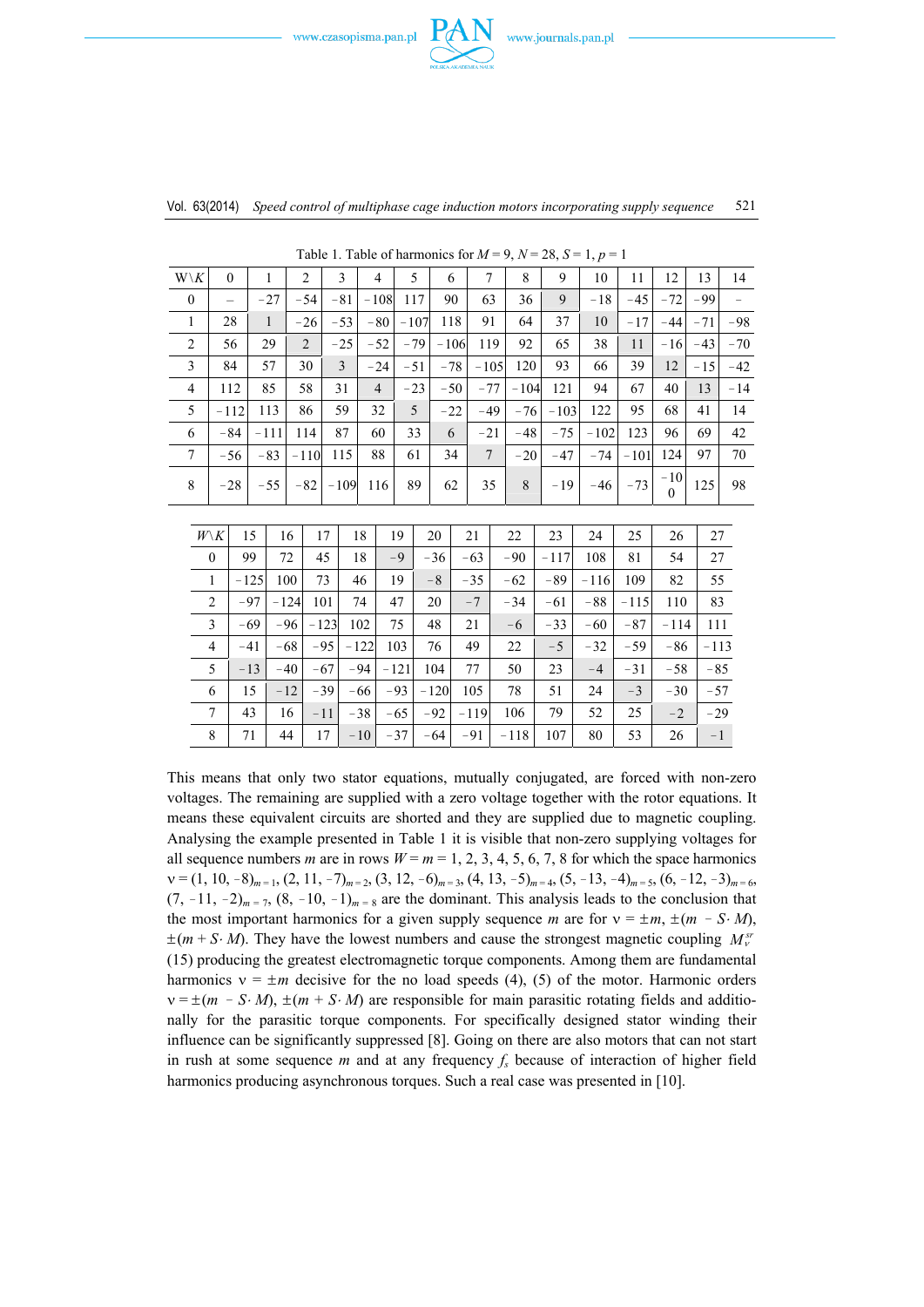



522 *P. Drozdowski* Arch. Elect. Eng.

 The voltage vector (11) empowers to simplify the mathematical model by selection two stator equations for non-zero  $u_s^{(W)}$  and  $u_s^{(M-W)}$  ( $W = m$ ) and omitting those for zero voltage. However, only equation for  $u_s^{(W)}$  is sufficient, since both the equations are conjugated and they carry the same information. Hence, the reduced mathematical model for sinusoidal multiphase supply assumes the same form as for the mono harmonic 3-phase cage motor described in the stationary reference frame  $(α-β)$ :

$$
\begin{bmatrix} \underline{u}_s^{(m)} \\ 0 \end{bmatrix} = \begin{bmatrix} R_s \\ R_r^{(m)} \end{bmatrix} \begin{bmatrix} \underline{i}_s^{(m)} \\ \underline{i}_r^{(m)} \end{bmatrix} + \frac{\mathrm{d}}{\mathrm{d}t} \begin{bmatrix} \underline{\psi}_s^{(m)} \\ \underline{\psi}_r^{(m)} \end{bmatrix} - j \, m \, p \, \omega \begin{bmatrix} \underline{\psi}_s^{(m)} \\ \underline{\psi}_r^{(m)} \end{bmatrix} . \tag{16}
$$

Flux vectors and inductances of the model:

$$
\left[\frac{\underline{\underline{\boldsymbol{\nu}}}_{s}^{(m)}}{\underline{\underline{\boldsymbol{\nu}}}_{r}^{(m)}}\right] = \left[\begin{matrix}L_s^{(m)} & L_{\mu}^{(m)}\\L_{\mu}^{(m)} & L_r^{(m)}\end{matrix}\right] \left[\begin{matrix}i_s^{(m)}\\i_s^{(m)}\\i_r^{(m)}\end{matrix}\right],\tag{17}
$$

$$
L_s^{(m)} = L_{\infty} + L_{\mu}^{(m)}; \qquad L_r^{(m)} = L_{\infty}^{(m)} + L_{\mu}^{(m)}
$$
  

$$
L_{\mu}^{(m)} = M_m^{sr} \xi_m; \qquad \xi_m = \sqrt{\frac{M}{N}} N_s \frac{k_s^{|m|}}{k_r^{|m|} k_{sk}^{|m|}}.
$$
 (18)

 The formula describing the electromagnetic torque depends on space vectors of stator and rotor currents:

$$
T_e = 2m p L_{\mu}^{(m)} \operatorname{Im} \left\{ i_{s}^{(m)} i_{r}^{(m)*} \right\}.
$$
 (19)

For the above simplified model:  $m = m_{(+)} = 1, 2, ..., m_M$  or  $m = m_{(-)} + M = -m_{(+)}$ . So,  $m = m_{(+)}$ gives the forward speeds and  $m = -m_{(+)}$  gives the backward speeds.

The spectrum of spatial harmonics (2) can be limited to the maximum number  $v_{\text{max}} = m_M$ . The equations have now the same structure as equations describing the monoharmonic induction motor with the number of pairs of magnetic poles equal to *mp* instead of *p*.

All known control methods can be applied here for operation at a given sequence number *m.* However, it must be noticed that some model parameters (main inductance and rotor parameters) change their values with respect to *m* and the actual motor is influenced with harmonic fields interaction.

Transformation of the variables to the reference frame  $(d^{(m)} - q^{(m)})$ , attached to the rotor flux vector  $\psi_r^{(m)}$ , means that for every *m* individual transformation must be performed (Fig. 4). For this reference frame the electromagnetic torque takes the following form:

$$
T_e = 2 \, m \, p \, \frac{L_{\mu}^{(m)}}{L_{\sigma r}^{(m)} + L_{\mu}^{(m)}} \, \text{Im} \left\{ \, \underline{i}_{s}^{(m)} \, \underline{\psi}_{r}^{(m)^*} \, \right\} = 2 \, p \, m \, \frac{L_{\mu}^{(m)}}{L_{\sigma r}^{(m)} + L_{\mu}^{(m)}} \, \psi_{r}^{(m)} \, \underline{i}_{sq}^{(m)} \,. \tag{20}
$$

 This expression indicates the control law of the multiphase motor. It means that for each *m* the rotor flux vector and the position  $\mathcal{G}^{(m)}$  of the  $(d^{(m)} - q^{(m)})$  reference frame must be determined separately. Parameters of flux controller must be adapted to *m*. Keeping the product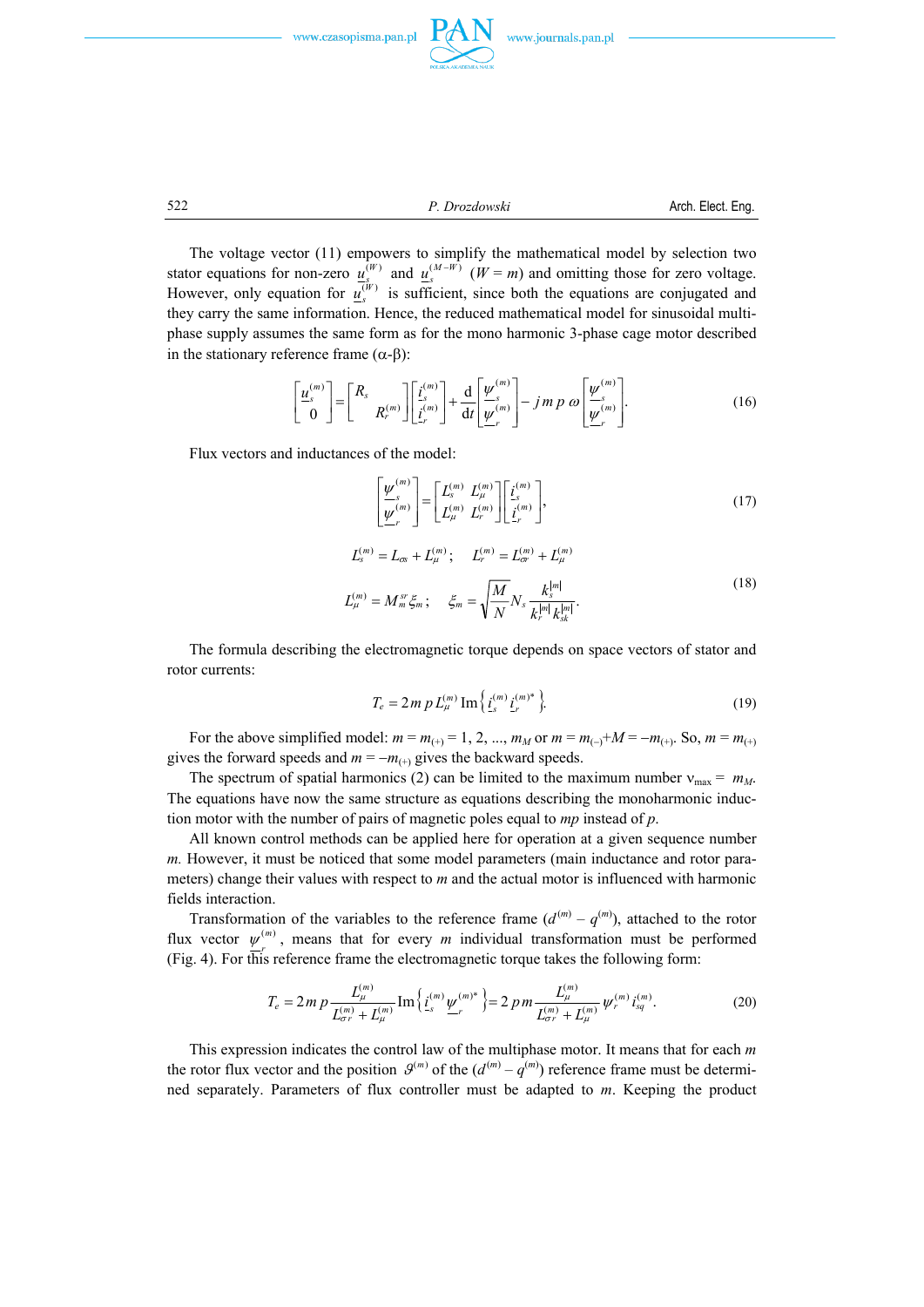

 $\psi_r^{(m)} i_{sq}^{(m)}$  constant independently of *m* it allows for operation with a greater torque  $T_e$  at a lower speed ω for increasing *m*. The motor can work with a constant power at wide range of speed (Fig. 3a).



Fig. 4. Vectors in the stationary reference frame (α-β) and in the individual reference frame  $(d^{(m)} - q^{(m)})$ for a given supply sequence number *m*

 In practice the multiphase motor is not supplied sinusoidally, e.g. from the VSI. The voltage vector takes the form:

$$
\mathbf{U}_{s2} = \frac{\sqrt{M}}{2j} \sum_{\kappa \in \mathcal{H}_{\kappa}} E_{s,\kappa} \left\{ \begin{bmatrix} 0 \\ 0 \\ \vdots \\ c_{\kappa}^{(W)} \\ \vdots \\ 0 \\ 0 \end{bmatrix} e^{j\kappa\theta_{s}} - \begin{bmatrix} 0 \\ 0 \\ \vdots \\ c_{\kappa}^{(W)} \\ \vdots \\ c_{\kappa}^{(W)} \\ \vdots \\ 0 \end{bmatrix} e^{-j\kappa\theta_{s}} \right\}.
$$
(21)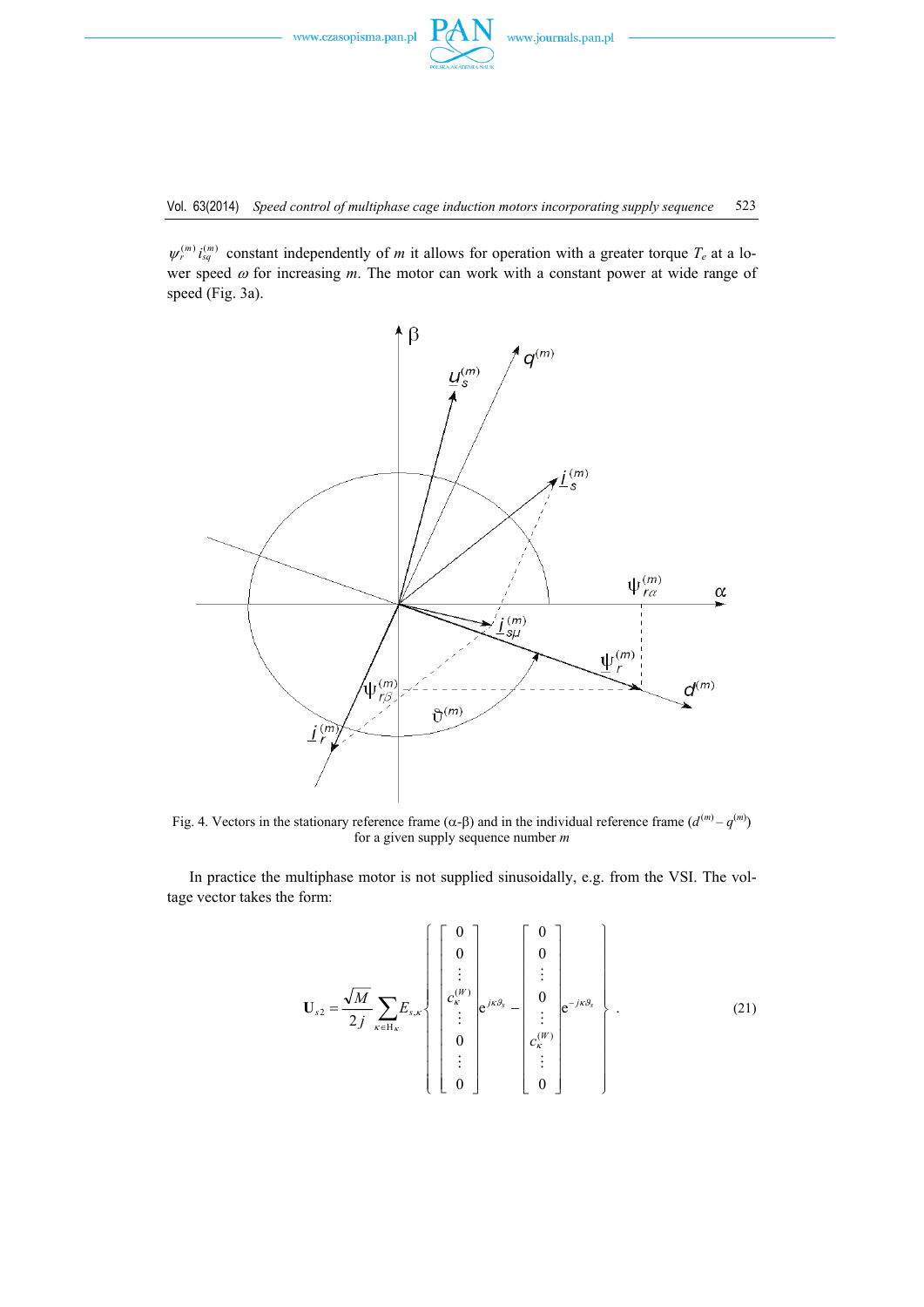



524 *P. Drozdowski* Arch. Elect. Eng.

In the above:  $\kappa$  − harmonic order of the supplying voltage belonging to the set H<sub> $\kappa$ </sub> = { $\pm$  (2*n* – 1);  $n = 1, 2, \ldots$ },  $E_{s,\kappa}$  – voltage amplitude for harmonic order  $\kappa$ ,  $\theta_s$  – phase argument as for (1).  $\kappa$ <sup>th</sup> time harmonics result from a "nature" of supplying unit or can be injected specifically to influence the machine.

$$
c_{\kappa}^{(W)} = 1 \quad \text{for} \quad W = (\kappa \, m) \,\text{mod}\, M = 0, 1, 2, ..., M - 1
$$
  

$$
c_{\kappa}^{(W)} = 0 \quad \text{otherwise}
$$
 (22)

 Expression (21) indicates that all symmetrical components of non-sinusoidal supplying voltages are non-zero. The fundamental harmonic for  $\kappa = 1$  is dominant. In contradiction to sinusoidal supply the remaining symmetrical components for  $W \neq m$  excite additional current components. For example, applying additional harmonic  $\kappa = 3$  for a 5-phase motor ( $M = 5$ ) at the supply sequence  $m = 1$  causes a strong magnetic field component of sequence  $\kappa m = 3$ rotating in opposite direction with a half of the no load speed as for  $m = 1$  – see Equations (4) and (5). This third harmonic is profitable for the 3-phase motor fed by a VSI, whereas for the 5-phase one is injurious. However, injection of the opposite third harmonic  $\kappa = -3$  gives the similar strong field component of sequence  $M + \kappa \cdot m = 2$  rotating in the same direction as the field component for  $m = 1$ . So, it supports the fundamental field enlarging the electromagnetic torque of the motor. The motor operates then as supplied with the first- and the second sequence together. The injection of harmonic current components can be considered similarly for the motors with other number of phases. The harmonics of order  $\kappa = k \cdot M/m$ ,  $k = 1, 2,...$ cause zero sequence symmetrical components of supplying voltages. It must be noticed here that the interaction between the time and space harmonics is determined by magnetic coupling between circuits for all stator and rotor symmetrical components expressed by the stator-rotor matrix  $M_{s}$ <sub>2</sub>. The higher harmonics of supplying voltages cause electrical coupling between equations for all symmetrical components. The motor should be designed to assure the strongest magnetic coupling for space harmonics  $v = m_{(+)}$ . Hence, the sinusoidal PWM for the sequence number  $m = m_{(+)}$  justifies the simplified model for the drive control law.

### **3. Control system and drive operation**

#### **3.1. Description of the control system**

 Similarly as for the 3-phase motors, the field oriented control of the multiphase motor can be performed using current or voltage control. The structure of the control system in the rotor flux oriented reference frame  $(d^{(m)}-q^{(m)})$  results from Equations (16) – (20). The difference between the 3-phase motor and the *M*-phase one appears only in adaptation to the sequence control and the operation at open-circuited phases. For the control with forced phase currents the structural scheme is presented in Figure 5. There are two main reference signals:  $\omega^{ref}$  − speed and  $\psi^{\text{ref}}$  − rotor flux. The control parameter is number *m* of the supply sequence. The system has two main controllers: **Rω** − speed controller (usually PI or P type with saturation), **R** $\psi$  − flux controller (usually PI type). The output signals:  $i_{sq}^{(m)ref}$  – command current controlling the torque,  $i_{sd}^{(m)ref}$  – command current controlling the flux, are transformed in blocs **T1**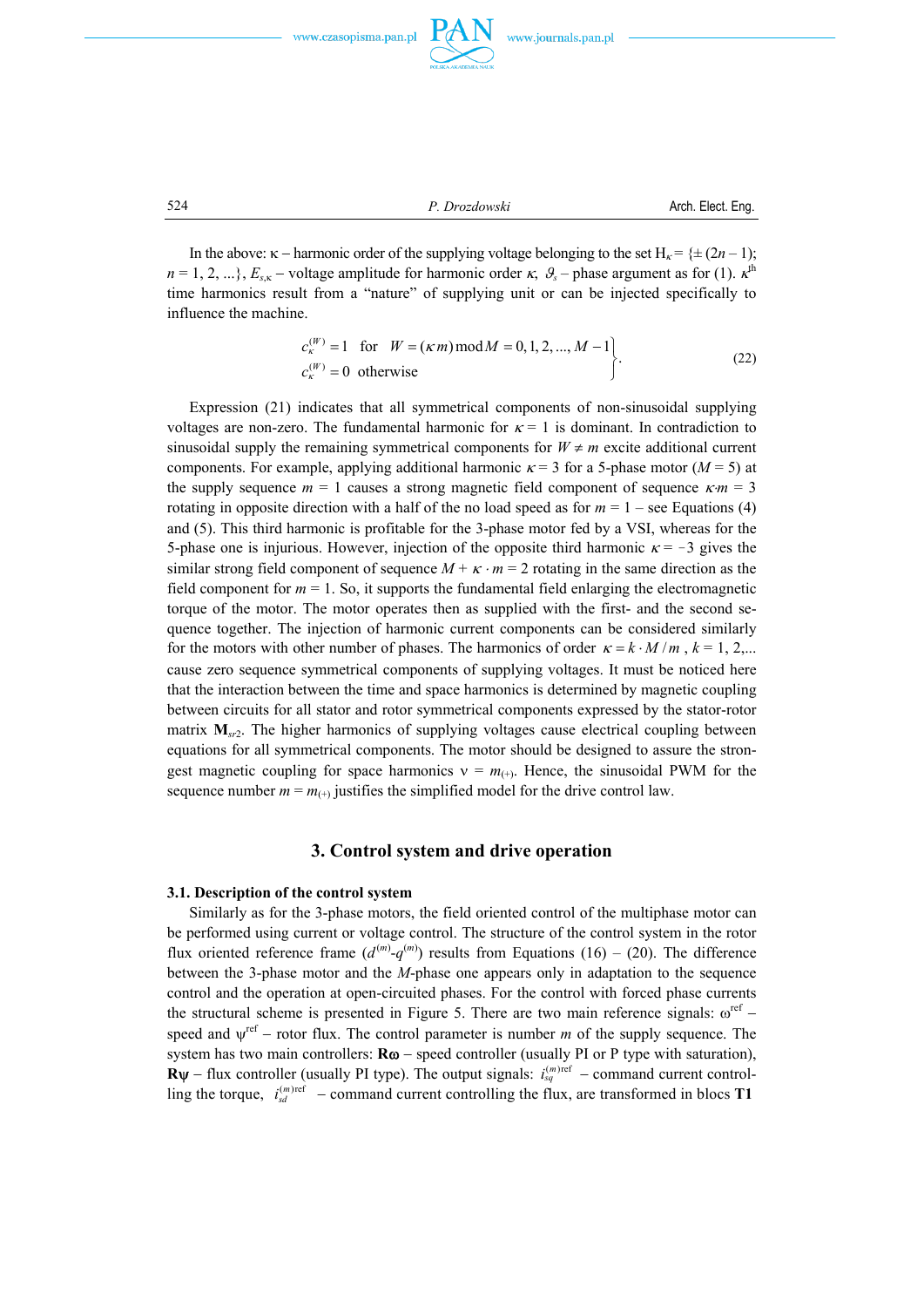



## Vol. 63(2014) *Speed control of multiphase cage induction motors incorporating supply sequence* 525

Fig. 5. Control scheme for the multiphase induction motor drive operating with forced currents under field oriented control with respect to rotor flux vector

and **T2** to the reference signals of phase currents  $i_{1,2,\dots,M}^{ref}$ . These signals are compared with the phase current signals in on-off controllers **Ri** of all half bridges of the *M*-phase voltage source inverter **F** (Fig. 1b). In the outputs the signals  $Q_1$ ,  $Q_2$ ,...,  $Q_k$ ,...,  $Q_M$  of values +1 or -1 are produced. The signal  $Q_k = 1$  turns on the switch  $S_{kP}$  of a half-bridge and turns off  $S_{kN}$ . For  $Q_k = -1$ is vice versa. Block  $\Psi$  is the flux estimator and block  $\Theta$  determines position  $\mathcal{G}^{(m)}$  of the rotor flux vector for the sequence number *m*. Block **S** selects *m*-th symmetrical component of voltages and currents eliminating the remaining, even if they are not equal to zero. Stator phase voltages  $u_{sk}$  are calculated in block **U** to avoid errors caused by voltage sensors during measurements of alternating signals (e.g. a dc component due to the voltage drift):

$$
u_{sk} = \frac{E_{dc}}{2} \left( Q_k - \frac{1}{M} \sum_{l=1}^{M} Q_l \right)_{|k=1,2,...,M}, \qquad (23)
$$

where  $E_{dc}$  is the measured dc-link voltage.

Block **T1** realises the following operation:

$$
\begin{bmatrix} i_s^{(m)\text{ref}} \\ i_{s\beta}^{(m)\text{ref}} \end{bmatrix} = \begin{bmatrix} \cos \theta^{(m)} - \sin \theta^{(m)} \\ \sin \theta^{(m)} - \cos \theta^{(m)} \end{bmatrix} \begin{bmatrix} i_s^{(m)\text{ref}} \\ i_{s\beta}^{(m)\text{ref}} \end{bmatrix} . \tag{24}
$$

 Blocks **T2** and **T3** realise mutually reverse operations. This is the transformation from phase quantities to  $α$ -β components or vice versa. Additionally, selection of the components appropriate for the sequence *m* is superimposed on this transformation. The remaining com-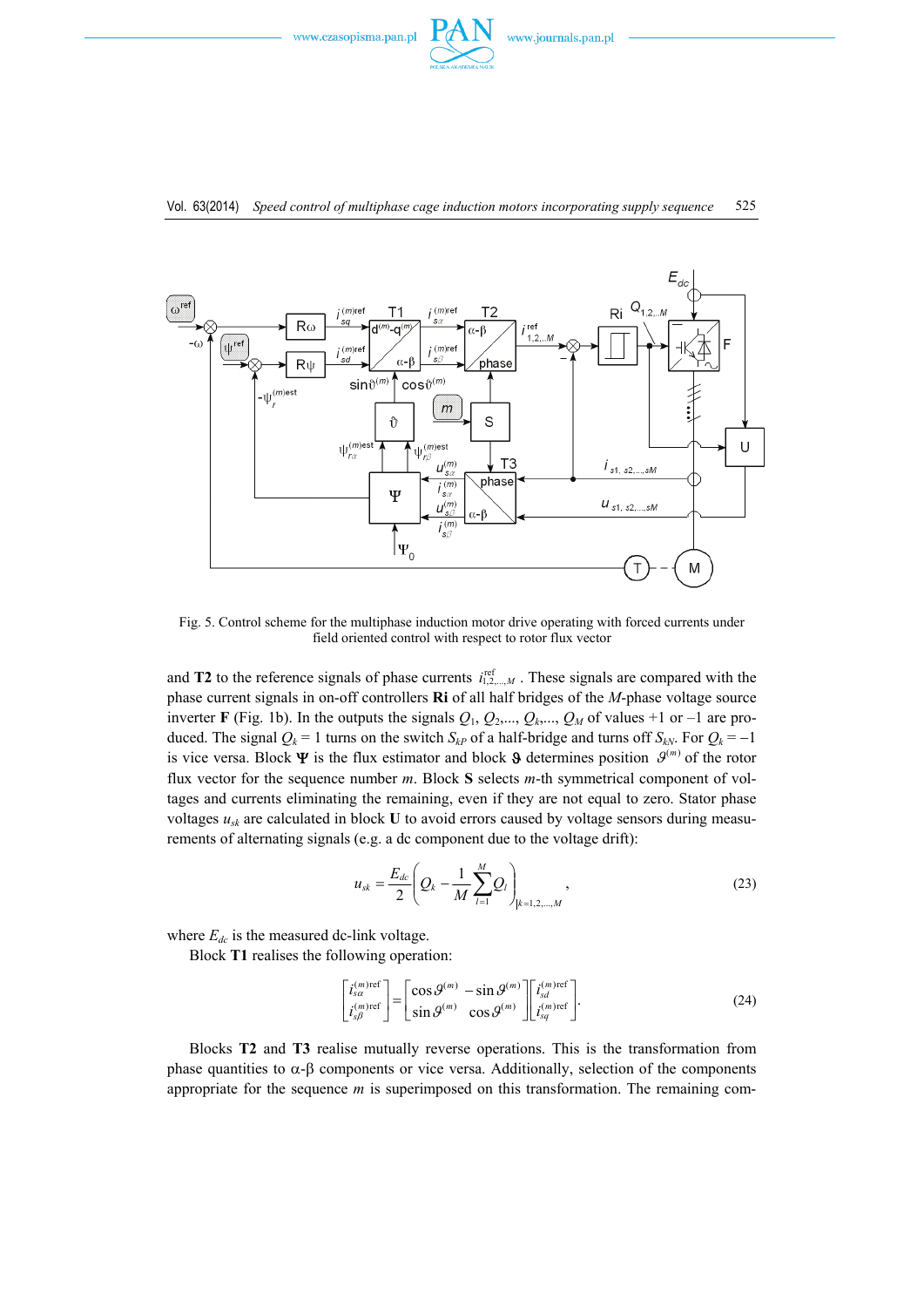





526 *P. Drozdowski* Arch. Elect. Eng.

ponents are eliminated since they are not useful for control even if they are not equal to zero. This selection is performed in block **S**.

The transformation of phase currents and phase voltages to the  $\alpha$ - $\beta$  components in **T3** is described by the following formula:

$$
\left[x_{s\alpha}^{(1)}, x_{s\alpha}^{(2)}, ..., x_{s\alpha}^{(n)}, ..., x_{s\beta}^{(n)}, ..., x_{s\beta}^{(2)}, x_{s\beta}^{(1)}\right]^T = \mathbf{K}_{\text{ph}}^{\alpha\beta} \left[x_{s1}, x_{s2}, ..., x_{sM}\right]^T. \tag{25}
$$

The variables  $x_{s1}, x_{s2},..., x_{sM}$  mean phase currents or voltages where instead of *x* the letters *i* or *u* exist for currents and voltages respectively.

The transformation matrix  $\mathbf{K}_{ph}^{\alpha\beta}$  is a product of two matrices: **J**<sub>S</sub> – decomposition matrix and  $C_{(M-1)\times M}$  – matrix of transformation to symmetrical components (9) without the row for zero component. Thus, this matrix is described by the expression:

$$
\mathbf{K}_{\mathbf{p}\mathbf{h}}^{\alpha\beta} = \mathbf{J}_{\mathbf{S}} \, \mathbf{C}_{(M-1)\times M} = \frac{1}{2\sqrt{M}} \begin{bmatrix} 1 & \cdots & 1 \\ 1 & \cdots & 1 \\ \vdots & \vdots & \ddots & \vdots \\ -j & \cdots & j \\ -j & \cdots & j \end{bmatrix} \begin{bmatrix} 1 & \underline{a} & \underline{a}^{2} & \cdots & \underline{a}^{M-1} \\ 1 & \underline{a}^{2} & \underline{a}^{4} & \cdots & \underline{a}^{2(M-1)} \\ \vdots & \vdots & \vdots & \ddots & \vdots \\ 1 & \underline{a}^{M-1} & \underline{a}^{2(M-1)} & \cdots & \underline{a}^{(M-1)^{2}} \end{bmatrix} .
$$
 (26)

The inverse transformation takes the form:

$$
\mathbf{K}_{\alpha\beta}^{\mathbf{ph}} = 2\,\mathbf{K}_{\mathbf{ph}}^{\alpha\beta} \mathbf{I} \tag{27}
$$

Block **S** contains the coefficients

$$
S_n = \begin{cases} 1 & \text{for } n = m \\ 0 & \text{for } n \neq m \end{cases} \tag{28}
$$

selecting voltage and current components according to the following formula (block **T3**):

$$
x_{sa,\beta}^{(m)} = [S_1, S_2, ..., S_n, ..., S_{m_M}, S_{(M-m_M)}, ..., S_{(M-n)}, ..., S_{(M-2)}, S_{(M-1)}] \begin{bmatrix} x_{sa,\beta}^{(1)} \\ x_{sa,\beta}^{(2)} \\ \vdots \\ x_{sa,\beta}^{(m)} \\ \vdots \\ x_{sa,\beta}^{(M-m_M)} \\ \vdots \\ x_{sa,\beta}^{(M-m)} \\ \vdots \\ x_{sa,\beta}^{(M-n)} \\ \vdots \\ x_{sa,\beta}^{(M-n)} \\ \vdots \\ x_{sa,\beta}^{(M-1)} \\ \vdots \\ x_{sa,\beta}^{(M-2)} \\ \vdots \\ x_{sa,\beta}^{(M-1)} \end{bmatrix} .
$$
 (29)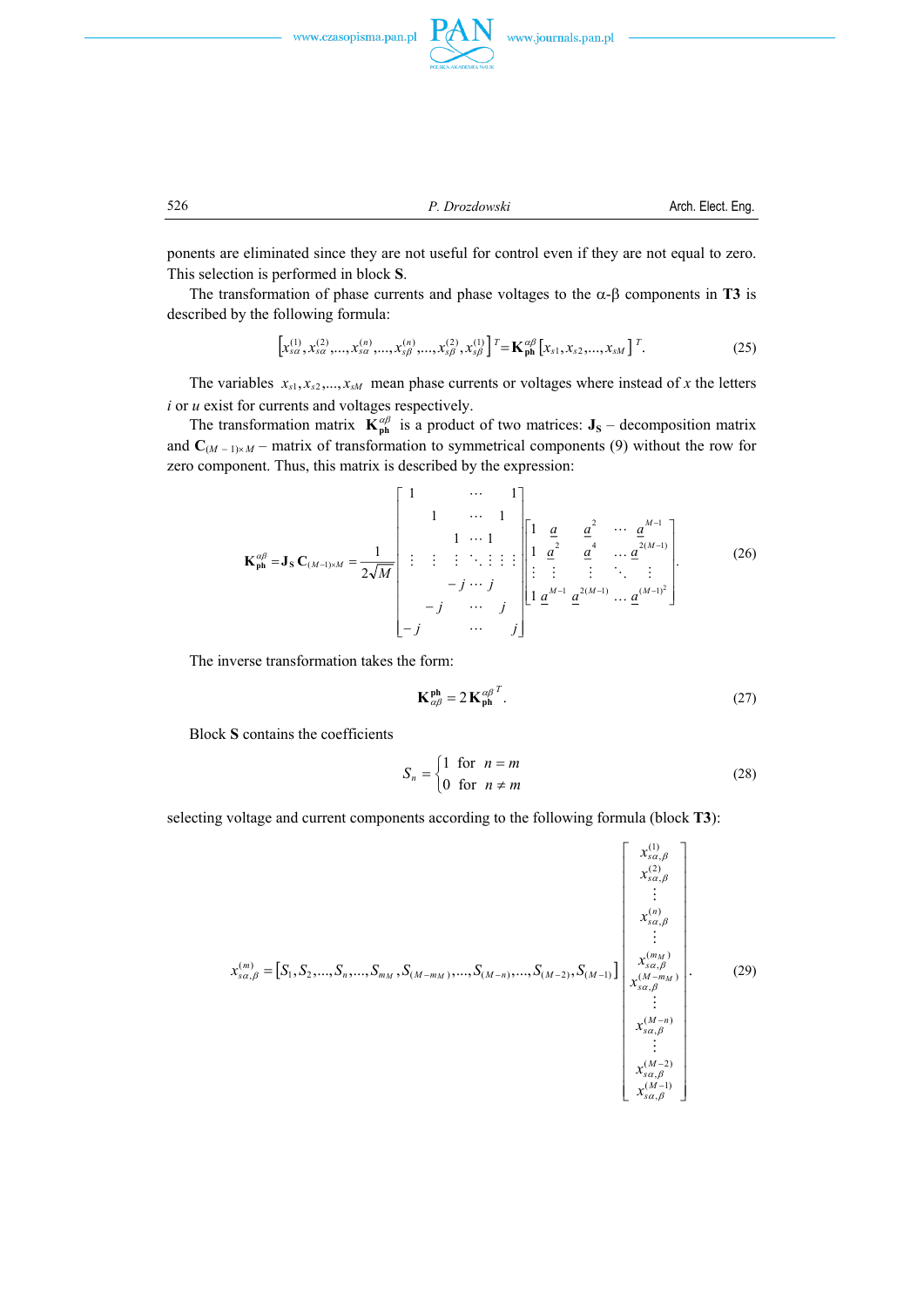

In the above the following is valid

$$
x_{s\alpha}^{(n)} = x_{s\alpha}^{(M-n)} \quad ; \quad x_{s\beta}^{(n)} = -x_{s\beta}^{(M-n)}.
$$
 (30)

Hence, we obtain the signals of current command values

$$
\begin{bmatrix} i_1^{\text{ref}} \\ i_2^{\text{ref}} \\ i_3^{\text{ref}} \\ \vdots \\ i_4^{\text{ref}} \end{bmatrix} = \mathbf{K}_{\alpha\beta}^{\text{ph}} \begin{bmatrix} S_1 + S_{M-1} & 0 \\ S_2 + S_{M-2} & 0 \\ \vdots & \vdots \\ S_{m_M} + S_{M-m_M} & 0 \\ 0 & S_{m_M} - S_{M-m_M} \\ \vdots & 0 \\ 0 & S_2 - S_{M-2} \\ 0 & S_1 - S_{M-1} \end{bmatrix} \begin{bmatrix} i_3^{(m)\text{ref}} \\ i_3^{(m)\text{ref}} \\ \vdots \\ i_5^{(m)\text{ref}} \end{bmatrix} . \tag{31}
$$



Fig. 6. Waveforms illustrating work of the drive for various *m* at varying loading torque of reactive type: a) for *m* = 1, b) for *m* = 2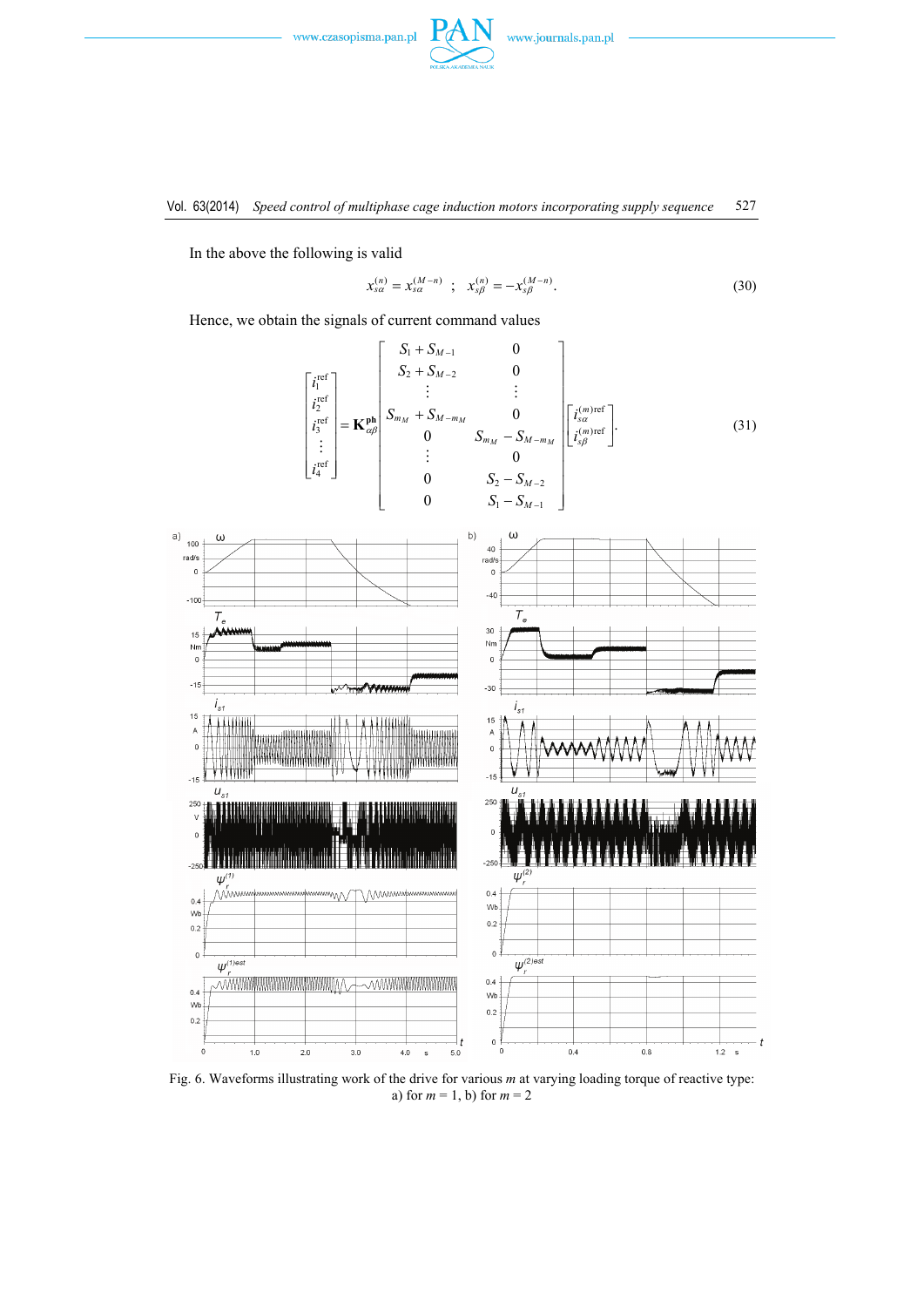







528 *P. Drozdowski* Arch. Elect. Eng.



Fig. 6. Continuation for: c)  $m = 3$ , d)  $m = 4$ 

#### **3.2. Examples of operation**

For the studies the multiphase motor with the parameters  $M = 9$ ,  $N = 28$ ,  $S = 1$ ,  $p = 1$  was taken. The motor had a two-layer stator winding placed in 36 slots and divided into 9 four-coil phase windings of the first type. Stator phase winding resistance and its leakage inductance had values  $R_s = 1.2 \Omega$  and  $L_{\infty} = 11.3$  mH respectively. The magnetic core and the cage rotor were taken from the 4-pole, 3-phase motor Sf112M-4 (4.0 kW, 380 V, 50 Hz). The determined rated power of the 9-phase motor was  $P_N = 3.2$  kW for sinusoidal supply at  $m = 2$  and the voltage  $U_{sN}$  = 95 V r.m.s (the same number of poles at  $m = 2$ ). Thus, the designed motor had a lower power with respect to the 3-phase one [10].

 Operation of the 9-phase motor drive has been illustrated for starting, arise of loading and the speed reverse in Figures 6 and 7. The desired reference speed  $\omega^{\text{ref}} = 120/m$  rad/s was settled as dependent on the sequence number  $m = 1, 2, 3, 4$ . The reference value for the rotor flux was constant  $\psi^{\text{ref}} = 0.45$  Wb for each *m*. The speed controller **R**ω was of P<sub>sat</sub> type (proportional with saturation). At the saturation it was forcing a maximum value  $i_{\text{sgmax}}^{(m)\text{ref}} = \pm 20 \text{ A}$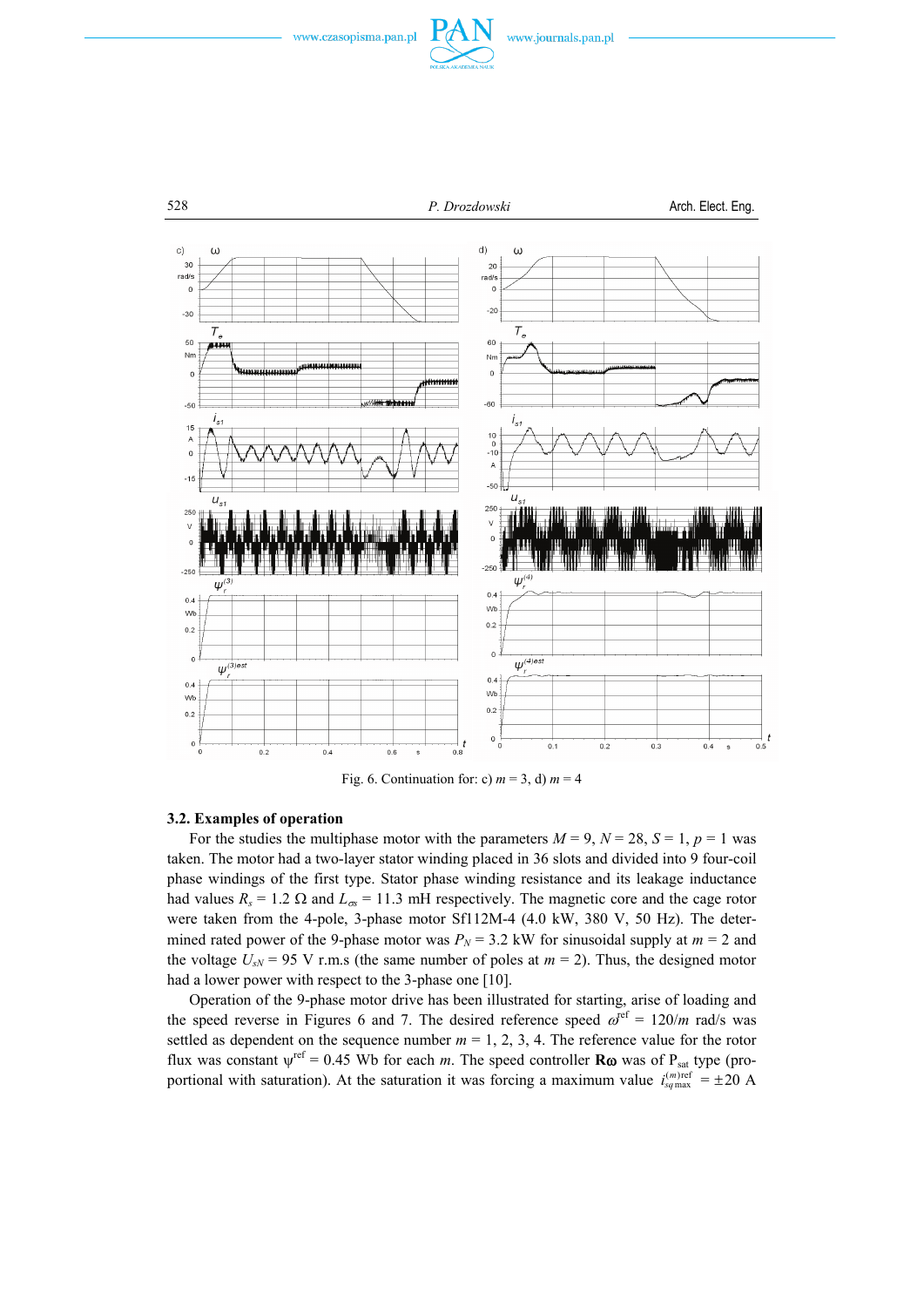during speed transients for every *m*. This current component, together with the flux controlling component

$$
i_{sd}^{(m)ref} = \frac{\Psi^{ref}}{L_{\mu}^{(m)}}
$$

forces the greatest amplitude

$$
I_{s\max}^{(m)ref} = \frac{2}{\sqrt{M}} \sqrt{(i_{sd}^{(m)ref})^2 + (i_{sq\max}^{(m)ref})^2} \approx 15 \text{ A}
$$

of phase current command signal for each sequence number  $m = 1, 2, 3, 4$ .



Fig. 7. Currents *is*1, *is*2, *is*3 of the first three phases of the 9-phase motor for time interval of the motor reverse: a) for  $m = 1$ , b) for  $m = 2$ , c) for  $m = 3$ , d) for  $m = 4$ 

## **3.3. Comment**

In Figure 6 the following waveforms are shown:  $\omega$  − motor angular speed,  $T_e$  − electromagnetic torque,  $i_{s1}$  – current of phase 1,  $u_{s1}$  – voltage induced in phase winding 1,  $\psi_r^{(m)}$  – mo-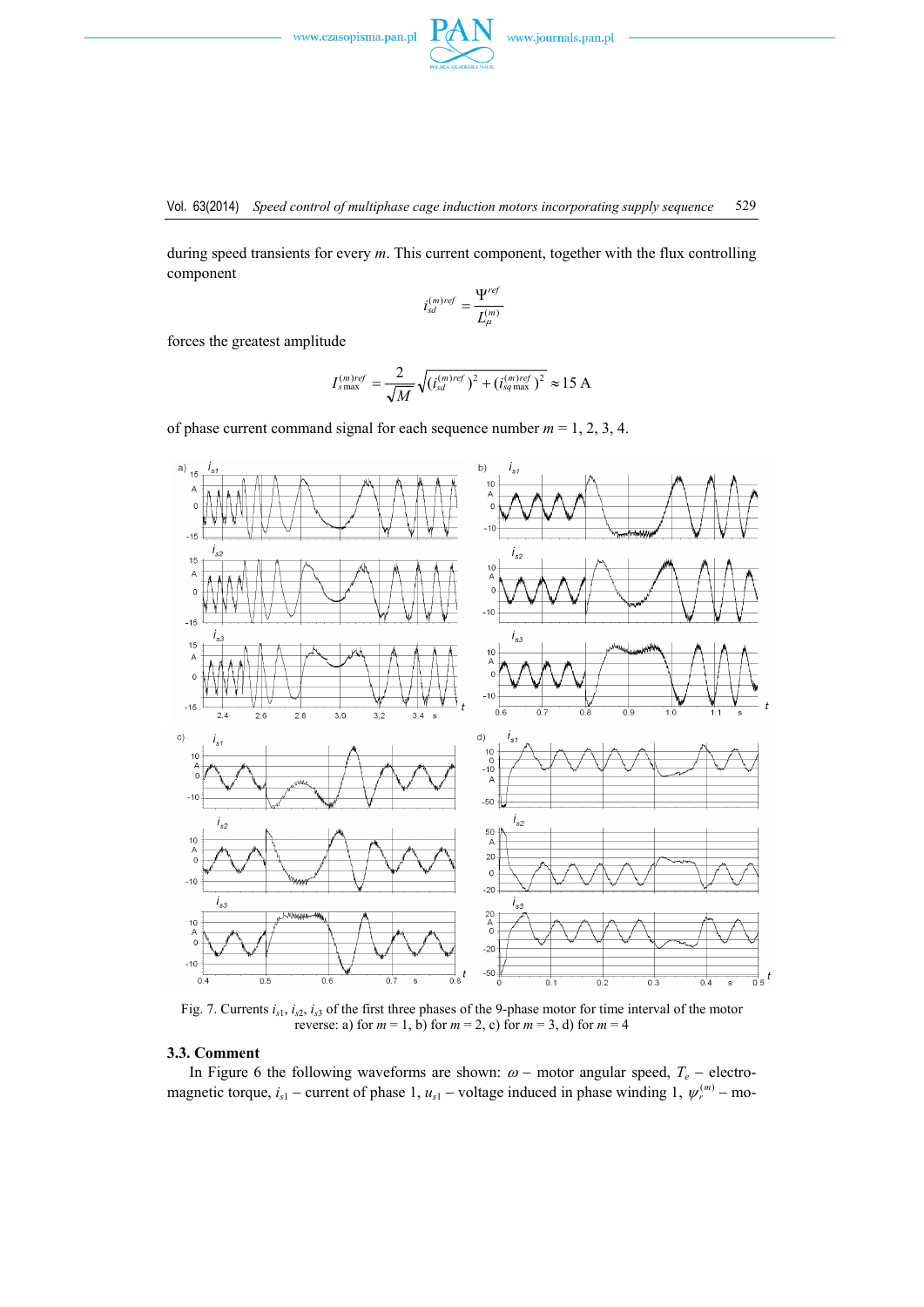





530 *P. Drozdowski* Arch. Elect. Eng.

dulus of rotor flux vector,  $\psi_r^{(m)est}$  – modulus of estimated rotor flux vector. The signal  $\psi_r^{(m)est}$ of estimated flux was determined in a simplified voltage model using signals after selection in **T3** (Fig. 5) according to (29). This signal was used for closed loop flux control in **R**ψ.

 In Figure 7 the waveforms of the first three phase currents for a given *m* are shown. These waveforms supplement the waveforms from Figure 6, however they are presented only for the time interval where the motor reverse becomes. Before the reverse the phase shift between the currents  $i_{sk}$  and  $i_{s(k+1)}$  is  $m \frac{2\pi}{9}$  and after the reverse this phase shift is  $(9-m) \frac{2\pi}{9}$  for each  $m = 1, 2, 3, 4$ . This shows the mutual change of supply sequence number from  $m$  for positive speed direction to *M*−*m* for inverse speed direction.



Fig. 8. Vector controlled 9-phase motor starting at a broken phase 2 for *m* = 2. The runs correspond to control conditions as for waveforms in Figure 6b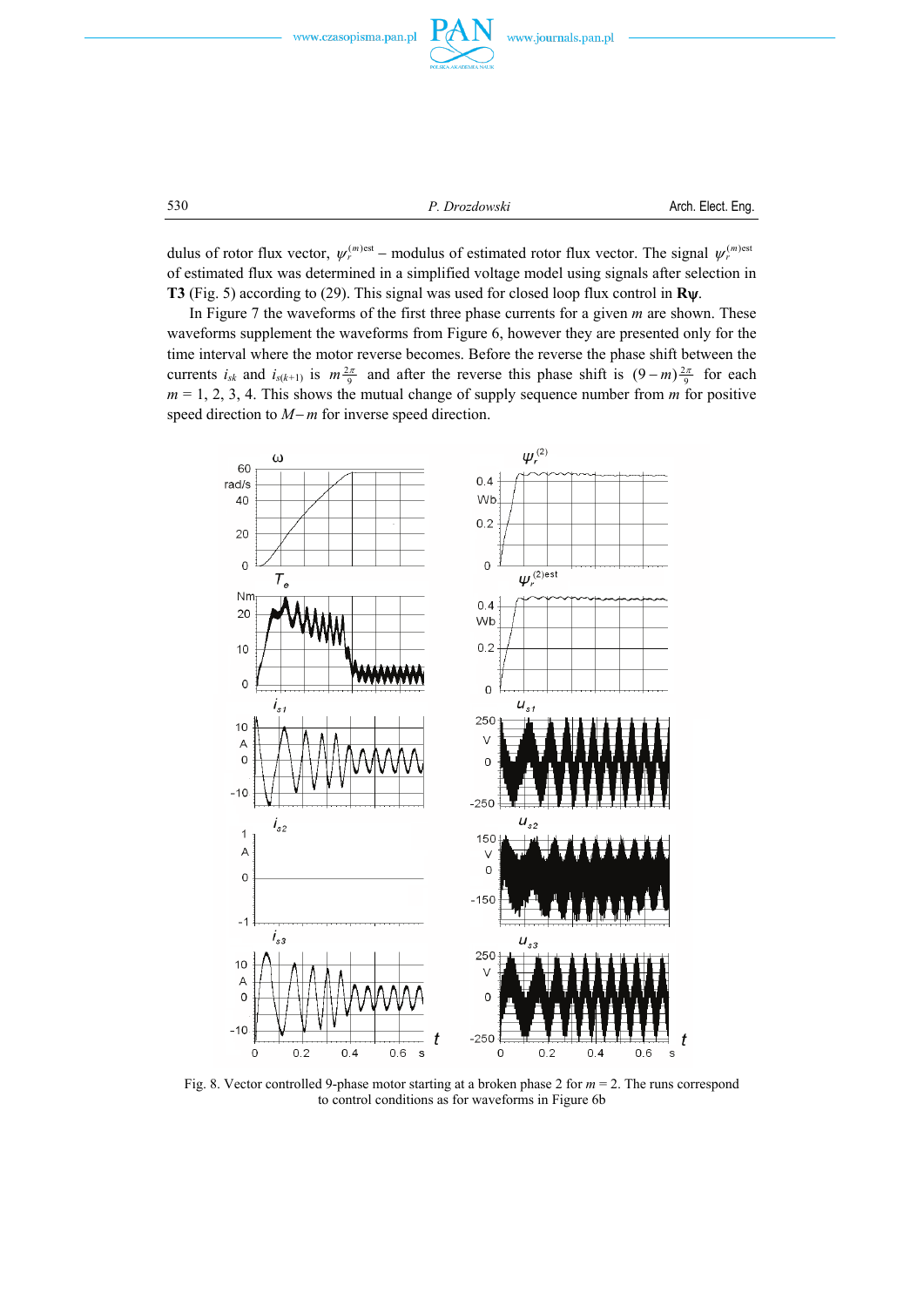

For a given  $m > 1$  the reference speed signals were *m* times lower than for  $m = 1$ , whereas the reference flux was the same. At dynamic states the produced electromagnetic torque was *m* times greater for the same current and flux than for  $m = 1$ . At dynamic states of starting, braking and reverse the torque was constant. So, the motor had the same power  $P_{\text{max}} = \omega^{\text{ref}}$  $T_{\text{emax}} = \omega^{\text{ref}} 2pm$   $\psi^{\text{ref}} i_{\text{sq}}^{(m)\text{ref}} = 2160$  W for each *m*. In means that the change of *m* appears as a change of mechanical gear-box ratio from the point of view of transferred torque. However, the moment of inertia can not be reduced to the motor shaft as the mechanical gear-box does.

The controller **R**ψ forces the rotor flux to the desired value  $\psi^{\text{ref}} = 0.45$  Wb the faster the greater is  $m$ , though some oscillations of the flux for  $m = 1$  appear influencing the electromagnetic torque. The drive operates stable for every *m*. Command signal  $i_{sd}^{(m)ref}$  increases for increasing *m*, since the inductance  $L_{\mu}^{(m)}$  is decreasing, whereas the flux reference signal  $\psi^{\text{ref}}$  is constant. This inductance depends directly on  $v = m$  and additionally on the winding factors  $-$  see (15). Increasing  $i_{sd}^{(m)\text{ref}}$  appears significantly for  $m = 4$ .

 The speed control reacts similarly as for other drives. Quality of control depends mainly on type and parameters of **R**ω. The runs are typical for the *P*sat controller where the stable control error at steady states is visible.

 To illustrate the possibility of vector control at broken phase currents the waveforms for the motor starting at  $m = 2$  and  $i_{s2} = 0$  have been shown in Figure 8. Operation of the motor is worse than those depicted in Figure 6b, though the drive realises the demands. The voltage  $u_{\gamma}$ induced in the faulty phase has a different shape than the voltages of "healthy" phases. The results have been shown only for breaks caused by the inverter, whereas the open-circuited stator windings have a slightly different effect.

## **4. Conclusions**

 The drives with multiphase cage induction motors offer the following properties comparing to the 3-phase motor drives.

- Low speeds can be obtained at relatively high frequency and voltage for the supply sequence  $m > 1$ . A wide range of speed control can be realised at a voltage depth of modulation not lower than 0.45 for the motors with the first type of multiphase winding.
- The change of supply sequence gives the similar effect as the switched mechanical gear. However, this concerns only the torque and the supply sequence does not change the mechanical inertia according to the transmission ratio. The inverter can be designed for lower currents, since the greater torque (19) at lower speeds can be obtained due to greater *m* at the same current. This can find application in locomotive traction drives and ship propulsion where high dynamic torques are not demanded [6, 11, 12, 20, 24]. For electric cars the variable supply sequence brings profits due to the mentioned increase of electromagnetic torque.
- The motor can work with no more than  $(M-3)$  open-circuited phases [4, 8, 10, 19]. This is important for fault-tolerant drives (high power industry drives, electric vehicle drives, ship propulsion).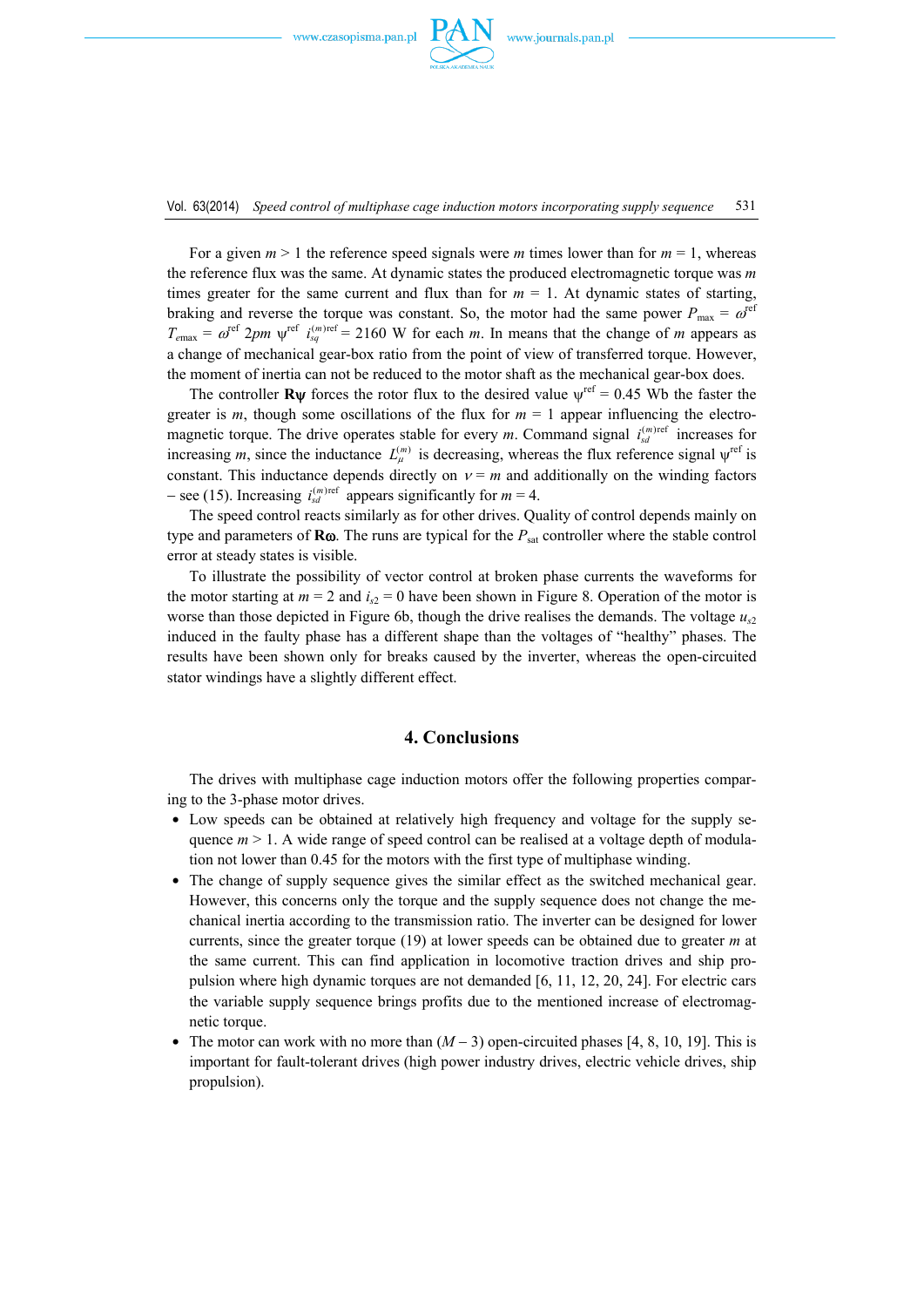

532 *P. Drozdowski* Arch. Elect. Eng.

- The control system forcing voltages would be more complicated than this presented in Figure 5, though it can be more universal having the possibility of switching to open loop control during so called "scalar control".
- The control law presented in this paper has been based on the simplified two-phase motor model for all supply sequences *m* described by equations (16-20). So, for each *m* the motor is controlled in the same way. Similarly as for the 3-phase motors all sensor-less control methods can be trained as the applications for the multiphase motors. For example the MRAS speed estimator could be implemented in its standard form [16] or the improved one presented in [21]. The successful application of DTC was presented in [24], though considering a greater number of phases the optimal switching would be more difficult to define [19].
- The influence of supply sequence on the speed is possible due to interaction of space harmonics of magnetic field. So, the multiphase motor is an example where higher harmonics are useful. However, a strong parasitic interaction of higher harmonics can occur at the motor operation. To decrease this effect the stator winding of multiphase motors must be properly designed regarding the rotor cage [8, 10]. The motor with a sinusoidal winding has no such properties and the supply sequence does not influence the motor speed.
- Designing the multiphase motor with perfectly sinusoidal stator winding we obtain in practice the near-sinusoidal winding requiring more than one slot per pole per phase. This problem becomes more difficult when the number of phases increases. So, the power transferred from the stator to the motor shaft can usually be not greater than for the 3-phase motor of the same dimensions.

#### **References**

- [1] Apsley J.M. Williamson S., *Analysis of multi-phase induction machines with winding faults*. Proc. IEEE IEMDC, San Antonio, TX, pp. 249-255 (2005).
- [2] Apsley J.M., Williamson S., Smith A.C., Barnes M., *Induction motor performance as a function of phase number*. Proc. Inst. Electr. Eng. Electr. Power Appl. 153(6): 898-904 (2006).
- [3] Atkinson G.J., Mecrow B.C., Jack A.G. et al., *The design of fault tolerant machines for aerospace applications.* Proc. IEEE IEMDC, San Antonio, TX, pp. 1863-1869 (2005).
- [4] De Silva P.S.N., Fletcher J.E., Williams B.W., *Analysis of concentrated winding multi-phase machines under phase failure using decoupled vector space theory*. Proc. IEE Int. Conf. PEMD, Dublin, Ireland, pp. 420-424 (2006).
- [5] Drozdowski P., *Equivalent circuit and performance characteristics of a 9-phase cage induction motor*. Int. Conf. on Electr. Machines ICEM'94, Paris (France) 1: 118-123 (1994).
- [6] Drozdowski P., *Some circumstances for an application of the 9-phase induction motor in the traction drive.* Second Int. Conf. "Modern Supply Systems and Drives for Electric Traction", Warsaw, pp. 53-56 (1995).
- [7] Drozdowski P., *Field oriented control of a 9-phase cage induction motor*. Tech. Transactions (Czas. Tech.), Z.4-E/1998 Electrical Engineering, Wyd. PK, Kraków, pp. 1-25 (1998).
- [8] Drozdowski P., *Synthesis elements of polyphase windings for cage induction motors*. Archives of Electrical Engineering XLVIII(1-2): 63-68 (1999).
- [9] Drozdowski P., *A 9-phase cage induction motor fed by a 3×9 matrix converter*. Proc. Int. Conf. on Electr. Machines ICEM'2000. Espoo (Finland) 1: 387-391 (2000).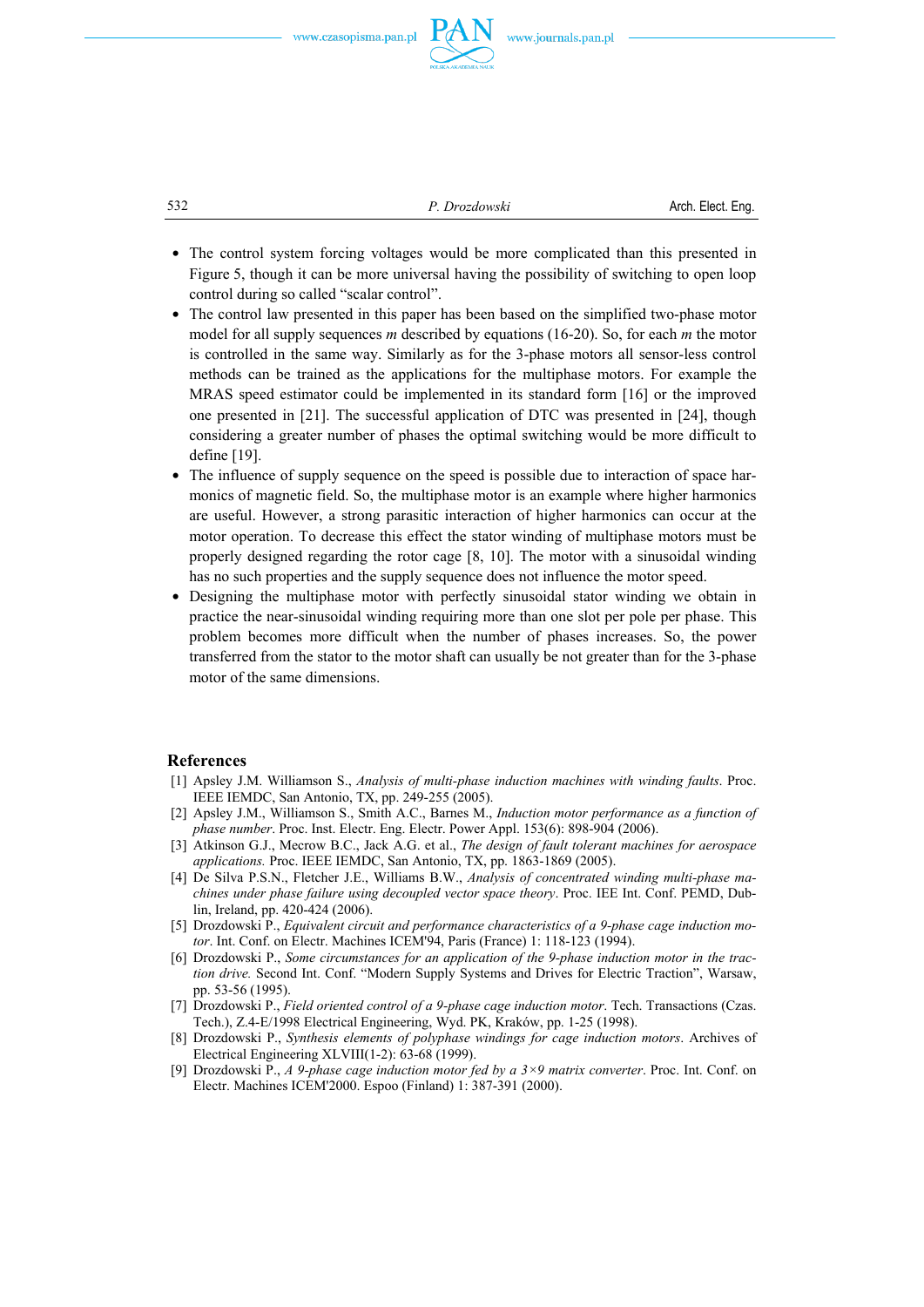

Vol. 63(2014) *Speed control of multiphase cage induction motors incorporating supply sequence* 533

- [10] Drozdowski P., *Shaping of duty characteristics and properties of polyphase cage induction motors* – in Polish. Cracow Univ. of Technology (Pol. Krak.) Monograph 278, Kraków, p. 255 (2000).
- [11] Drozdowski P., *Supply system for a 9-phase induction motor in electrical traction.* X Ogólnopolska Konf. Trakcji Elektrycznej, SEMTRAK 2004, Zakopane-Kościelisko 2004 (Poland), I: 191-198 (2004) (in Polish).
- [12] Drozdowski P., *Vehicle drive with a multiphase cage induction motor.* Tech. Transactions (Czas. Tech.). Wyd. PK, Kraków, 1-E(15): 49-60 (2009) (in Polish).
- [13] Drozdowski P., *Multiphase cage induction motors for controlled drives*. Zeszyty problemowe BOBRME KOMEL, Maszyny elektryczne. Katowice 2011, Int. Symposium on Electrical Machines, Szczecin, Poland 5(93): 7-12 (2011).
- [14] Figueroa J., Cros J., Viarouge P., *Generalized transformations for polyphase phase-modulation motors*. IEEE Trans. Energy Convers. 21(2): 332-341 (2006).
- [15] Fu J.R., Lipo T.A., *Disturbance-free operation of a multiphase current-regulated motor drive with an opened phase*. IEEE Trans. Ind. Appl. 30(5): 1267-1274 (1994).
- [16] Gadoue S.M., Abdel-Khalik A.S., *Speed Estimation performance for Multiphase Induction Machines under Fault Conditions*. Proceedings of the 14th International Middle East Power Systems Conference (MEPCON'10), Cairo University, Egypt, December 19-21, 2010, pp. 515-520.
- [17] Gritter D., Kalsi S.S., Henderson N., *Variable speed electric drive options for electric ships*. Proc. IEEE ESTS, Philadelphia, PA, 2005, pp. 347-354.
- [18] Levi E., Bojoi R., Profumo F. et al., *Multiphase induction motor drives A technology status review.* IET Electr. Power Appl. 1(4): 489-516 (2007).
- [19] Levi E., *Multiphase electric machines for variable-speed applications.* IEEE Trans. on Industrial Electronics. 55(5): 1893-1909 (2008).
- [20] Mantero S., Monti A., Spreafico S., *DC-bus voltage control for double star asynchronous fed drive under fault conditions.* Proc. IEEE PESC, Galway, Ireland, pp. 533-538 (2000).
- [21] Orłowska-Kowalska T., Dybkowski M., *MRAS Speed estimators in the sensorless induction motor drive.* Power Electronics and Electrical Drives. Polish Academy of Sciences, Electrical Engineering Commitee of Wyd. Pol. Wroc. Wrocław, pp. 223-241 (2007) (Poland).
- [22] Pereira L.A., Scharlau C.C., Pereira L.F.A., Haffner J.F., *General model of a five-phase induction machine allowing for harmonics in the air gap field*. IEEE Trans. on Energy Conversion 21(4): 891- 899 (2006).
- [23] Pessina G., Zimaglia C., *Two speed commutated 5-phase induction motor*. Int. Conf. on Electr. Machines ICEM'86 (Muenchen, Germany), Part 1: 199-202 (1986).
- [24] Shuai Lu., Corzine K., *Direct torque control of five-phase induction motor using space vector modulation with harmonics elimination and optimal switching sequence*. Applied Power Electr. Conf. and Exposition, 2006. APEC'06. 21 Annual IEEE, March 2006.
- [25] Sobczyk T.J., Weinreb K., *Steady state equations of multiphase squirrel-cage induction motors*. Int. Conf. on El. Machines ICEM'86 (Muenchen, Germany), part 2: 393-396 (1986).
- [26] Sobczyk T.J., *Speed control of multiphase induction motors*. 34 Internation. Wissenschaftliche Koll. TH Ilmenau, pp. 145-1481989.
- [27] Steiner M., Deplazes R., Stemmler H., *A new transformerless topology for AC-fed traction vehicles using multi-star induction motors.* EPEJ 10(3/4): 45-53 (2000).
- [28] Teodorescu R., Tataru A.M., Lungeanu F., *Simulation of five-phase induction motor*. Proc. of 3rd Int. Symp. "Electromotion '99". Patras (Greece), Paper A-13, 1: 93-96 (1999).
- [29] Terrien F., Siala S., Noy P., *Multiphase induction motor sensorless control for electric ship propulsion*. Proc. IEE PEMD Conf., Edinburgh, U.K., pp: 556-561 (2004).
- [30] Toliyad H.A., *Analysis and simulation of five-phase variable speed induction motor drives under asymmetrical connection*. IEEE Trans. on Power Electron. 13(4): 748-755 (1998).
- [31] Toliyat H.A., Lipo T.A., White J.C., *Analysis of a concentrated winding induction machine for adjustable speed drive applications*. *Part 1. Motor Analysis.* IEEE Trans. Energy Convers. 6(4): 679-683 (1991).
- [32] Toliyat H.A., Xu H., *A novel direct torque control (DTC) method for five-phase induction machines*. Proc. IEEE APEC, New Orleans, LA: 162-168 (2000).